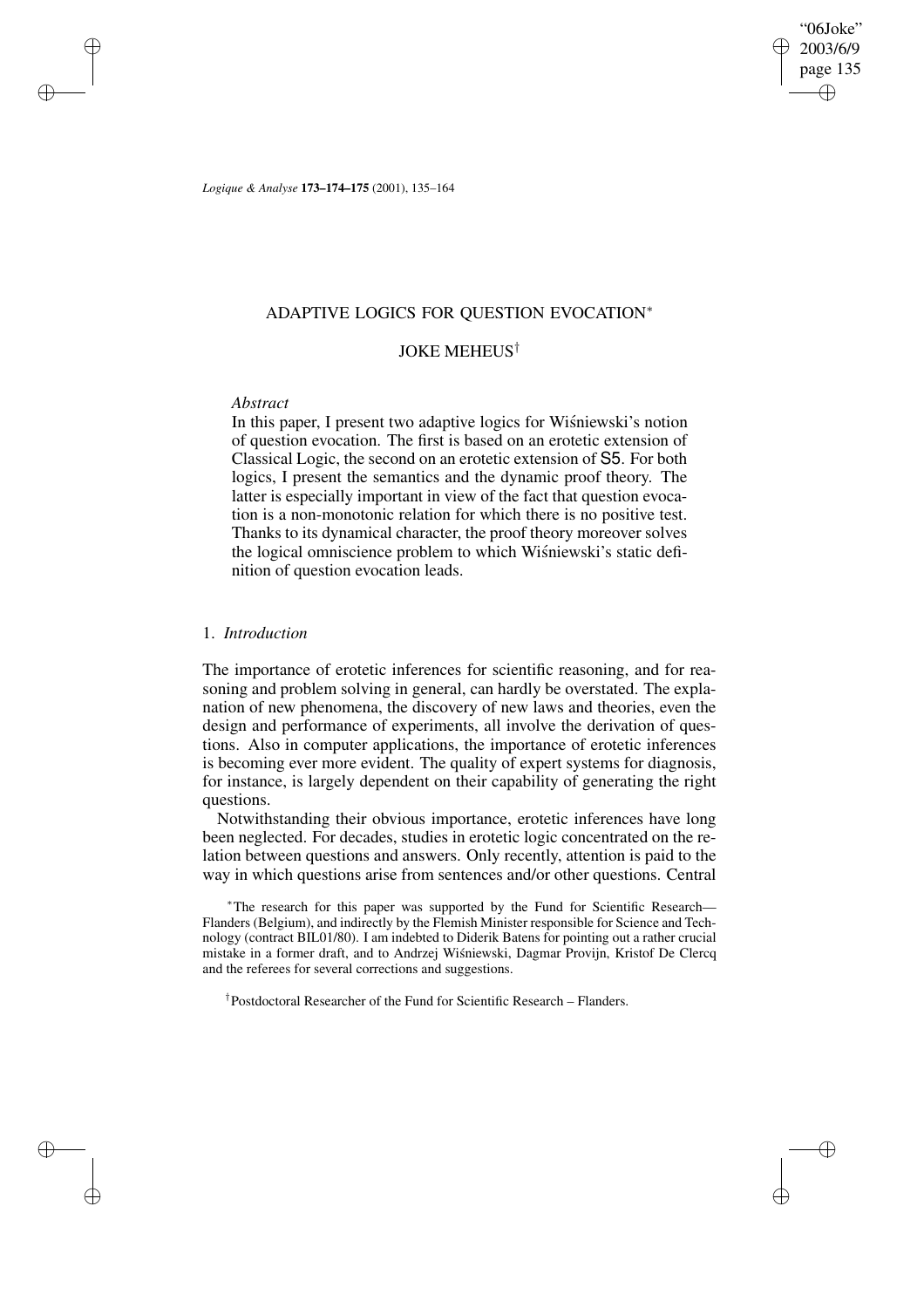"06Joke" 2003/6/9 page 136 ✐ ✐

✐

✐

### 136 JOKE MEHEUS

contributions in this respect are Hintikka's interrogative model (see especially the papers in  $[6]$ ) and Wisniewski's inferential erotetic logic (see especially [11] and [13]). Within the interrogative model, questioning is studied as a game between two subjects (one of which may be Nature). Many of the basic intuitions behind this model were generalized and systematized in Wiśniewski's inferential erotetic logic. The import of the latter is that it provides proper semantic explications for the main types of erotetic inferences.

One of these types concerns the derivation of questions from a set of declarative sentences.<sup>1</sup> On Wisniewski's account, a question  $Q$  is derivable from a set of declarative sentences  $\Gamma$  iff Q is sound relative to  $\Gamma$  as well as informative relative to Γ. Intuitively, the former requirement is fulfilled iff  $Q$ is truly answerable in case all members of  $\Gamma$  are true, the latter iff  $Q$  cannot be answered on the basis of Γ.

In order to explicate this intuitive characterization, Wisniewski introduced the semantic concept of *question evocation*. As we shall see below, the resulting explication is highly attractive: it is very transparent and applicable to any logic of questions that satisfies some minimal requirements. The drawback, however, is that it is of limited use with respect to applications. One of the reasons for this is that, in many cases, it presupposes logical omniscience: for many sets of premises  $\Gamma$  and for many questions  $Q$ , one has to be aware of all the logical consequences of  $\Gamma$  in order to decide that  $Q$  is evoked by  $\Gamma$ .<sup>2</sup>

The aim of this paper is to reconstruct Wisniewski's concept of question evocation in terms of adaptive logics. A major advantage of this reconstruction is that the resulting logics enable one to explicate the actual reasoning processes that lead to the derivation of new questions. This is related to a peculiar property of the proof theory of adaptive logics: at any stage of a proof, it is allowed that inferences are made on the basis of the best insights in the premises *at that stage of the proof*. As a consequence, the proof theory of adaptive logics is dynamic — conclusions derived at some stage in the proof may at a later stage be withdrawn. In view of this dynamics, adaptive logics are characterized by two notions of derivability: derivability at a stage and final derivability. For all adaptive logics currently available, the latter notion has been proven sound and complete with respect to a proper semantics.

I shall present two adaptive logics for question evocation. The first of these, called  $Q^s$ , captures Wisniewski's notion of question evocation with

 $1$  Other types considered by Wisniewski concern the derivation of auxiliary questions from an initial question, and the derivation of auxiliary questions from an initial question together with a non-empty set of declarative premises.

 $^{2}$  A main exception concerns the case where some question evocation rule applies — see [13] for an explanation of this notion.

✐

✐

✐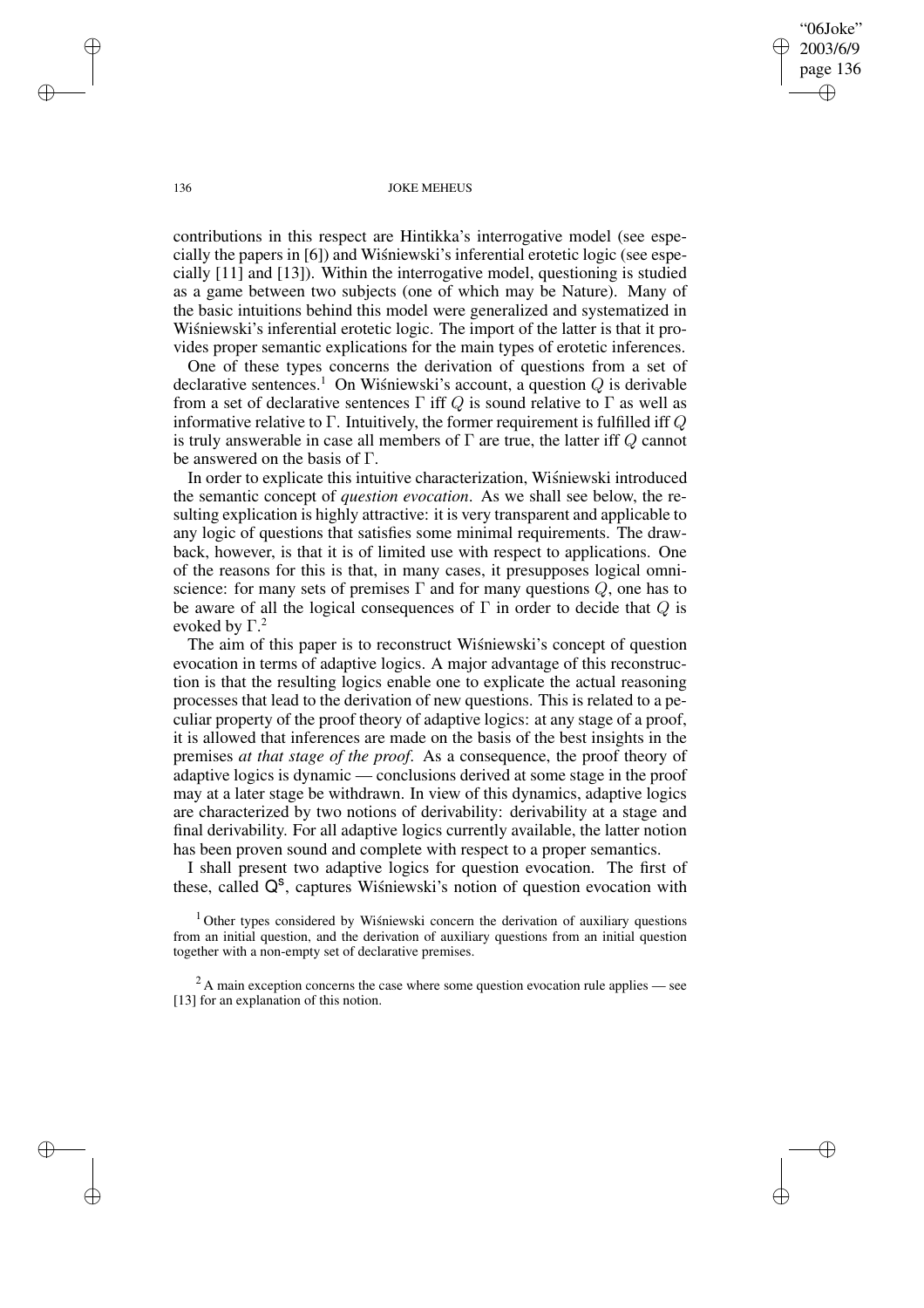✐

✐

✐

of questions.

respect to the logic of questions  $Q$  — a specific erotetic extension of Classical Logic (henceforth  $CL$ ). The second logic,  $Q^{ms}$ , is based on an erotetic extension of S5. The significance of  $Q^{ms}$  is not only that it provides a better insight in the notion of question evocation, but also that it leads to a better understanding of the theoretical foundations of  $Q^s$ . It is important to note that, although both  $Q^s$  and  $Q^{ms}$  refer to specific logics of questions, the mechanism by which they are obtained may easily be applied to other logics

The techniques that led to  $Q^s$  and  $Q^{ms}$  derive from the adaptive logic programme. The first adaptive logic was designed by Diderik Batens around 1980 (see [1]). Meanwhile, a whole variety of such logics is available — see [2] and [4] for a survey. As we shall see below, the importance of adaptive logics is that they enable one to study, in a formally exact way, reasoning patterns that are non-monotonic and/or dynamic.<sup>3</sup>

I shall proceed as follows. After briefly discussing Wisniewski's analysis of question evocation (Section 2), I argue why a reconstruction in terms of adaptive logics is important (Section 3). The next four sections are devoted to the logic  $Q^s$ : its proof theory is discussed in Sections 4 and 5, its semantics in Sections 6 and 7. In Section 8, I show how the logic  $Q^s$  fits into the adaptive logics frame. This enables me to situate the logic  $Q^s$  in a broader picture, and to discuss its theoretical foundation. The logic  $Q^{ms}$  is presented in Section 9.

I end this section with some terminological and notational remarks. In the subsequent sections, I shall always use  $A, B, C, \ldots$  as metavariables for declarative formulas,  $Q, Q', Q'', \ldots$  for erotetic formulas, and X, Y, Z, X', ... for (declarative or erotetic) formulas.  $\Gamma$ ,  $\Delta$ ,  $\Gamma'$ ,  $\Delta'$ , ... will always refer to *sets of declarative formulas*, and  $\Phi$ ,  $\Psi$ ,  $\Phi'$ ,  $\Psi'$ , ... to *sets of erotetic formulas*. The term "well-formed formula" (wff) will always refer to a *closed* formula. As usual, I shall use the term "direct answer" to refer to an answer that is possible and just-sufficient, and I shall say that a question is sound iff at least one of its direct answers is true. The set of direct answers to a question Q will be referred to by  $dQ$ . By a presupposition of a question Q, I shall mean any declarative sentence that is implied by every member of dQ.

"06Joke" 2003/6/9 page 137

✐

✐

✐

<sup>&</sup>lt;sup>3</sup>A reasoning pattern is called dynamic if the mere analysis of the premises may lead to the withdrawal of previously drawn conclusions. Not all dynamic reasoning patterns are non-monotonic. In [3], for instance, Batens shows that the pure logic of relevant implication can be characterized by a dynamic proof theory.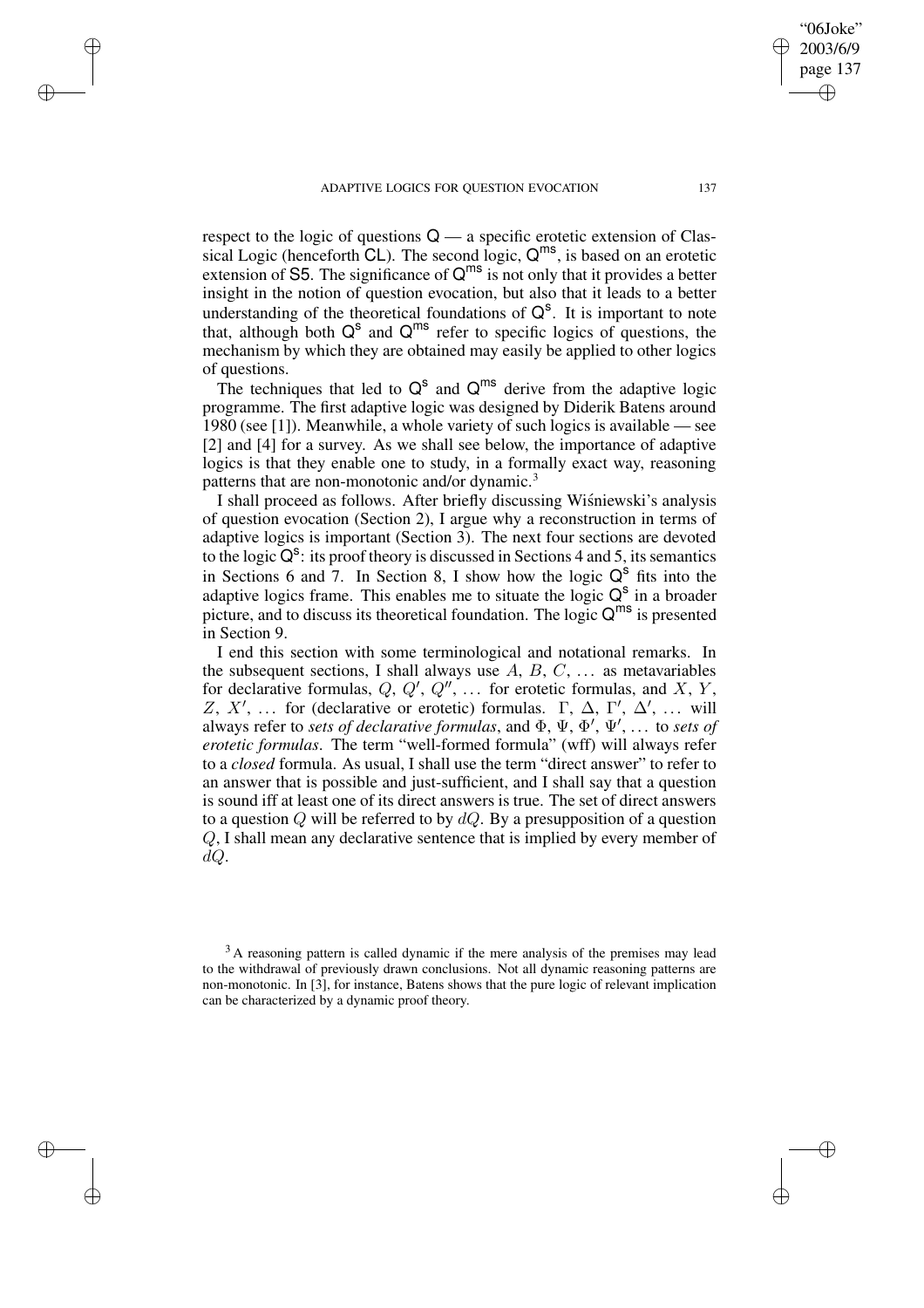138 JOKE MEHEUS

"06Joke" 2003/6/9 page 138

✐

✐

✐

✐

## 2. *Question Evocation*

As mentioned in the previous section, Wisniewski's concept of question evocation can be applied to any logic of questions that satisfies some minimal requirements. An obvious requirement is that its language  $\mathcal L$  consists of a declarative part (some standard formalized language) and an erotetic part (that allows for the formation of questions). The only other requirements are that the declarative part of  $\mathcal L$  is provided with a proper semantics (rich enough to define some concept of truth), and that its erotetic part assigns to each question an at least two-element set of direct answers.

In order to define question evocation in a way that is as general as possible, Wiśniewski relies on two concepts from [9], *partitions* and *multipleconclusion entailment* (henceforth, mc-entailment). The former enables one to define entailment independent from a particular type of semantics, the latter to generalize entailment to *sets* of conclusions.

Where W denotes the set of declarative wffs of  $\mathcal{L}$ , a *partition* of  $\mathcal{L}$  is a couple  $P = \langle T, F \rangle$  such that  $T \cap F = \emptyset$  and  $T \cup F = \mathcal{W}$ . A declarative wff A is *true* in a partition  $P = \langle T, F \rangle$  iff  $A \in T$ ; otherwise A is false. A partition is called *admissible* iff it is determined by the underlying semantics of the declarative part of  $\mathcal{L}^4$ . Both entailment and mc-entailment are defined with respect to the admissible partitions:

*Definition* 1:  $\Gamma$  *entails*  $A(\Gamma \models A)$  *iff* A *is true in each admissible partition* P *in which all the members of* Γ *are true.*

*Definition* 2:  $\Gamma$  *mc-entails*  $\Delta$  ( $\Gamma$   $\models \Delta$ ) *iff at least one member of*  $\Delta$  *is true in each admissible partition* P *in which all the members of* Γ *are true.*

In view of these definitions, the adequacy requirements for question evocation are straightforward. The first requirement (that the question is sound relative to the premises) is fulfilled iff the set of direct answers to the question is mc-entailed by the premises. The second requirement (that the question should be informative relative to the premises) is fulfilled iff none of the direct answers to Q is entailed by Γ. Hence, we have

*Definition 3*: *A question* Q *is evoked by a set of declarative wffs* Γ *iff* (i)  $\Gamma \models dQ$ *, and* (ii) *for every*  $A \in dQ$ ,  $\Gamma \not\models A$ *.* 

 $<sup>4</sup>$  As Wisniewski discusses in [11], there may be further restrictions on admissible parti-</sup> tions — for instance, that they warrant  $\omega$ -completeness or that they validate some specific set of non-logical sentences.

✐

✐

✐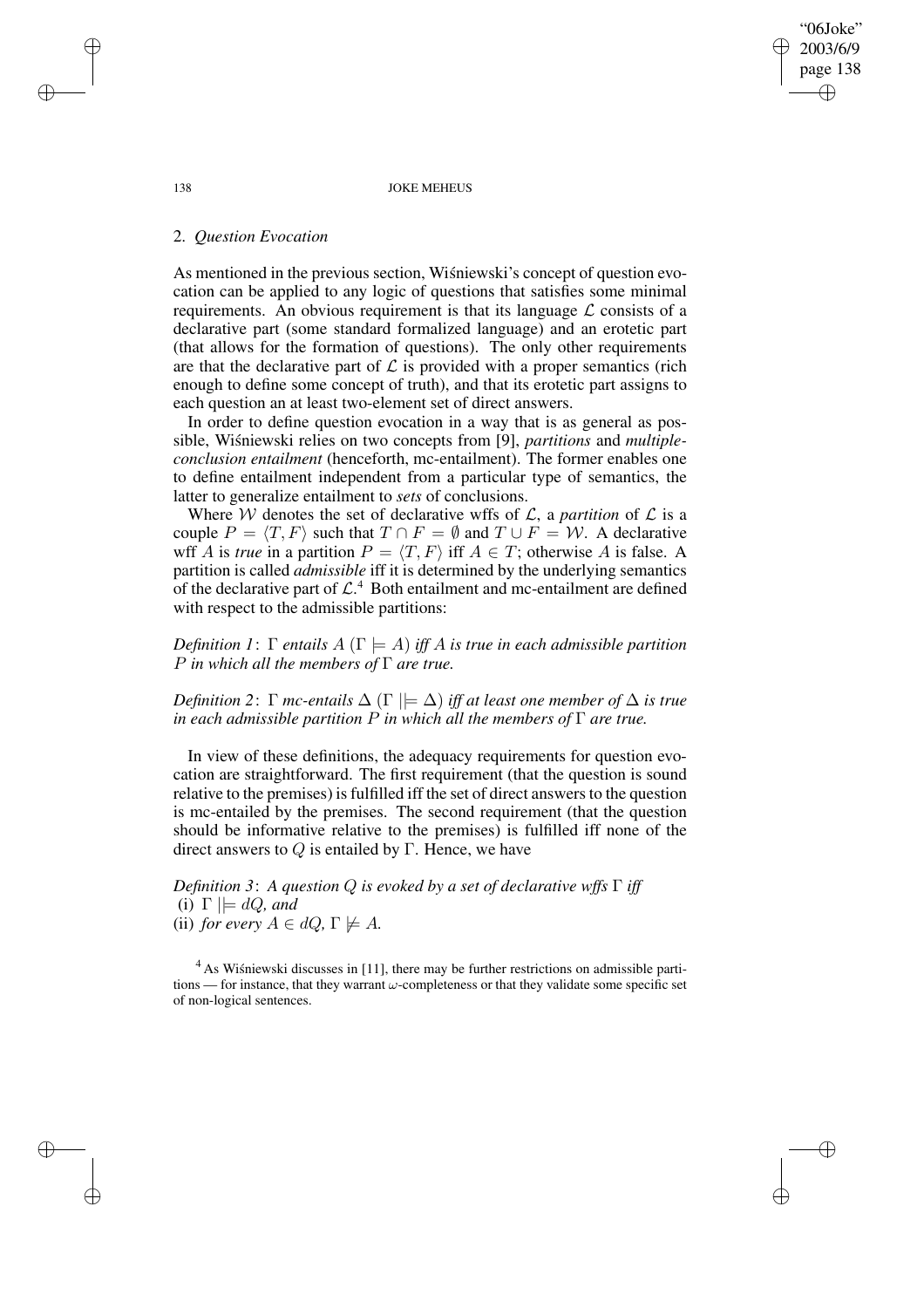This definition is very broad: it not only covers the evocation of so-called regular questions, but also that of irregular ones. To see this, I first need to define what is meant by a prospective presupposition of a question. Let  $Pres(Q)$  denote the set of presuppositions of Q, and  $PPres(Q)$  its set of prospective presuppositions:

*Definition* 4:  $A \in Pres(Q)$  *iff*  $B \models A$ *, for every*  $B \in dQ$ *.* 

✐

✐

✐

✐

*Definition* 5:  $A \in PPres(Q)$  *iff*  $A \in Pres(Q)$  *and*  $A \mid \models dQ$ .

As we shall see below, not all questions have prospective presuppositions. Those that do are called regular:

*Definition* 6: *A question Q is regular iff*  $PPres(Q) \neq \emptyset$ *.* 

The adaptive logics for question evocation presented below only handle regular questions. The reason is that, if a regular question  $Q$  is sound with respect to a set of premises Γ, there exists a *finite* proof from Γ that establishes this. With regard to irregular questions, the latter need not be the case.

It immediately follows from Definition 5 that, for regular questions, Definition 3 reduces to the following:

*Definition 7*: *A regular question* Q *is evoked by a set of declarative wffs* Γ *iff*

(i) *for some*  $A \in PPres(Q)$ ,  $\Gamma \models A$ *, and* (ii) *for every*  $A \in dQ$ ,  $\Gamma \not\models A$ *.* 

In the rest of this paper, I shall only consider the evocation of regular questions.

## 3. *Why the Reconstruction is Important*

It is easily observed that question evocation is a non-monotonic notion: questions evoked by some set of declarative sentences may be suppressed when this set is extended. For instance, "Is  $p$  or  $q$  the case?" is informative with respect to  $\Gamma = \{p \lor q\}$ , but not with respect to  $\Gamma = \{p \lor q, \neg q\}$ . Hence, the question is evoked by the former, but not by the latter.

For the predicative case, question evocation is not only non-monotonic, but also lacks a positive test: even if some question satisfies the requirements of Definition 7, it is possible that no finite construction exists that establishes this. This is related to the fact that the second requirement of Definition 7 is a *negative* one. As predicative logic is undecidable, it may be impossible

"06Joke" 2003/6/9 page 139

✐

✐

✐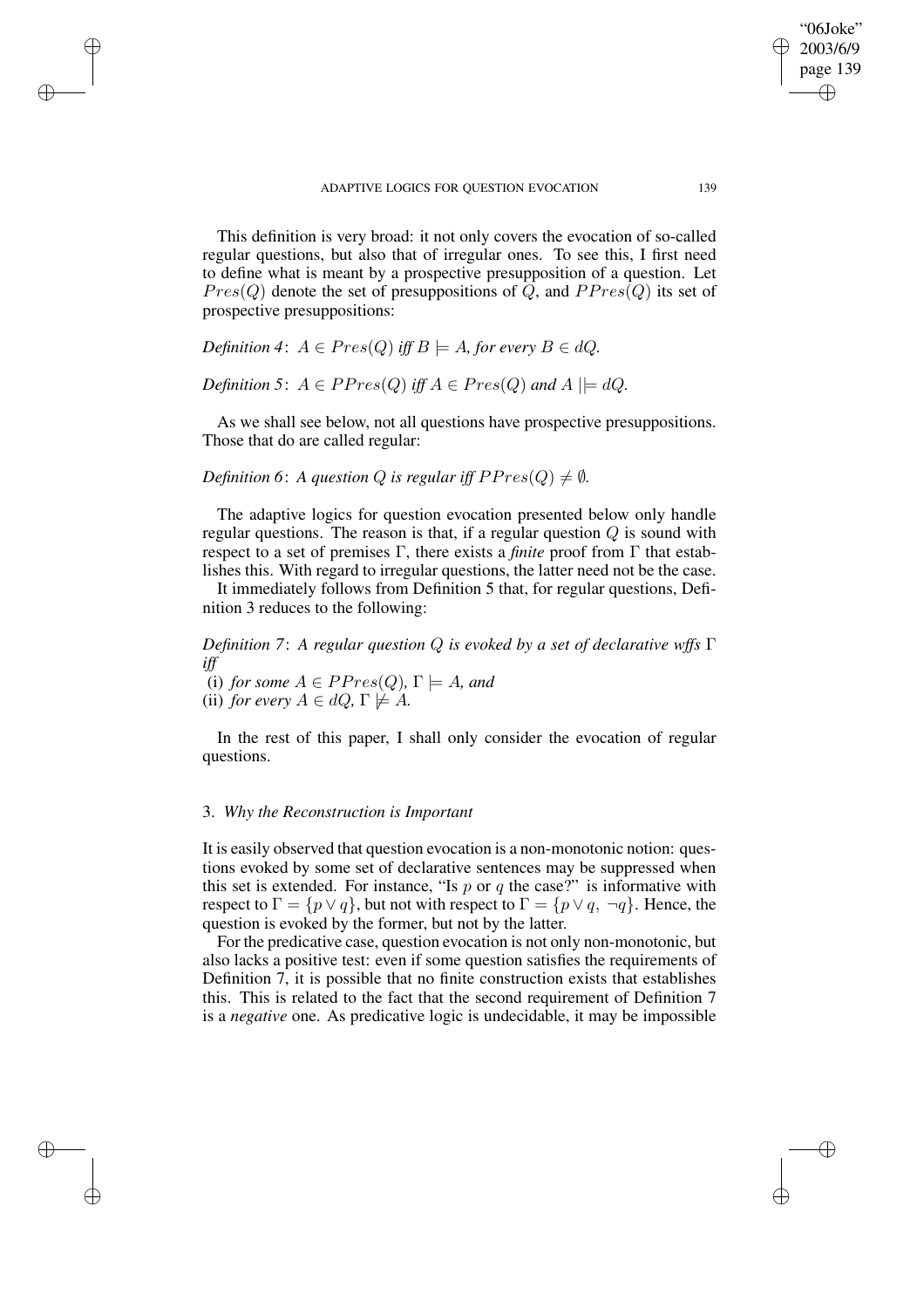"06Joke" 2003/6/9 page 140 ✐ ✐

✐

✐

### 140 JOKE MEHEUS

to establish, for some question Q and some set of sentences Γ, that *none* of the direct answers to  $\overline{Q}$  is derivable from  $\Gamma$ , and hence, to establish that  $\overline{Q}$  is evoked by Γ.

There are several ways to deal with this lack of a positive test. One way is to consider only decidable theories. For such theories, one may be sure that, if a question  $Q$  is evoked by some set of premises  $\Gamma$ , one will be able to establish this by a finite construction. Another way is to apply some kind of "negation as failure". For instance, one could decide to consider a question  $Q$  as informative with respect to some premise set  $\Gamma$  iff the contrary has not been shown within a certain time or a certain number of steps. A final way is to allow that inferences are made, not on the basis of absolute warrants, but on the basis of one's best insights in the premises. When this last option is followed, the resulting reasoning processes not only exhibit an external form of dynamics, but also an *internal* one — the withdrawal of previously derived conclusions may be caused by merely analysing the premises.

There are several arguments in favour of this last option. The first is that unwanted restrictions are avoided: the derivation of questions can be defined for *any* first-order theory. A second argument is that also arbitrariness is avoided: the decision on the informativeness of a question is based on one's *best* insights at a certain moment in time (rather than on, for instance, the number of steps taken), and is moreover open for revision in view of later insights. A third argument is that, because of its non-monotonic character, question evocation is defeasible anyway. Whether the withdrawal of a question is caused by an external factor or an internal one does not seem to be essential. The fourth, and most important argument is that, even for decidable fragments, it is often unrealistic to require absolute warrants. As already hinted at in the first section, reasoners (whether human or artificial) are not logically omniscient: discovering the more interesting consequences of one's theory requires time and effort. So, even if a decision method is available, reasoners may lack the resources to perform an exhaustive search, and hence, may be forced to act on their present best insights. Moreover, in some contexts, increasing one's information by asking questions may be cheaper and less time consuming than making further inferences. In such cases, it is important that one is able to infer as many useful questions as possible, even if some of them later turn out to be non-informative with respect to the premises.

As mentioned already in the first section, the logics presented in this paper follow the last option. This has the advantage that, even for undecidable fragments, they enable one to come to justified conclusions. These conclusions are tentative and may later be rejected, but they constitute, given one's insight in the premises at that moment, the best possible estimate of which questions satisfy the requirements of Definition 7.

✐

✐

✐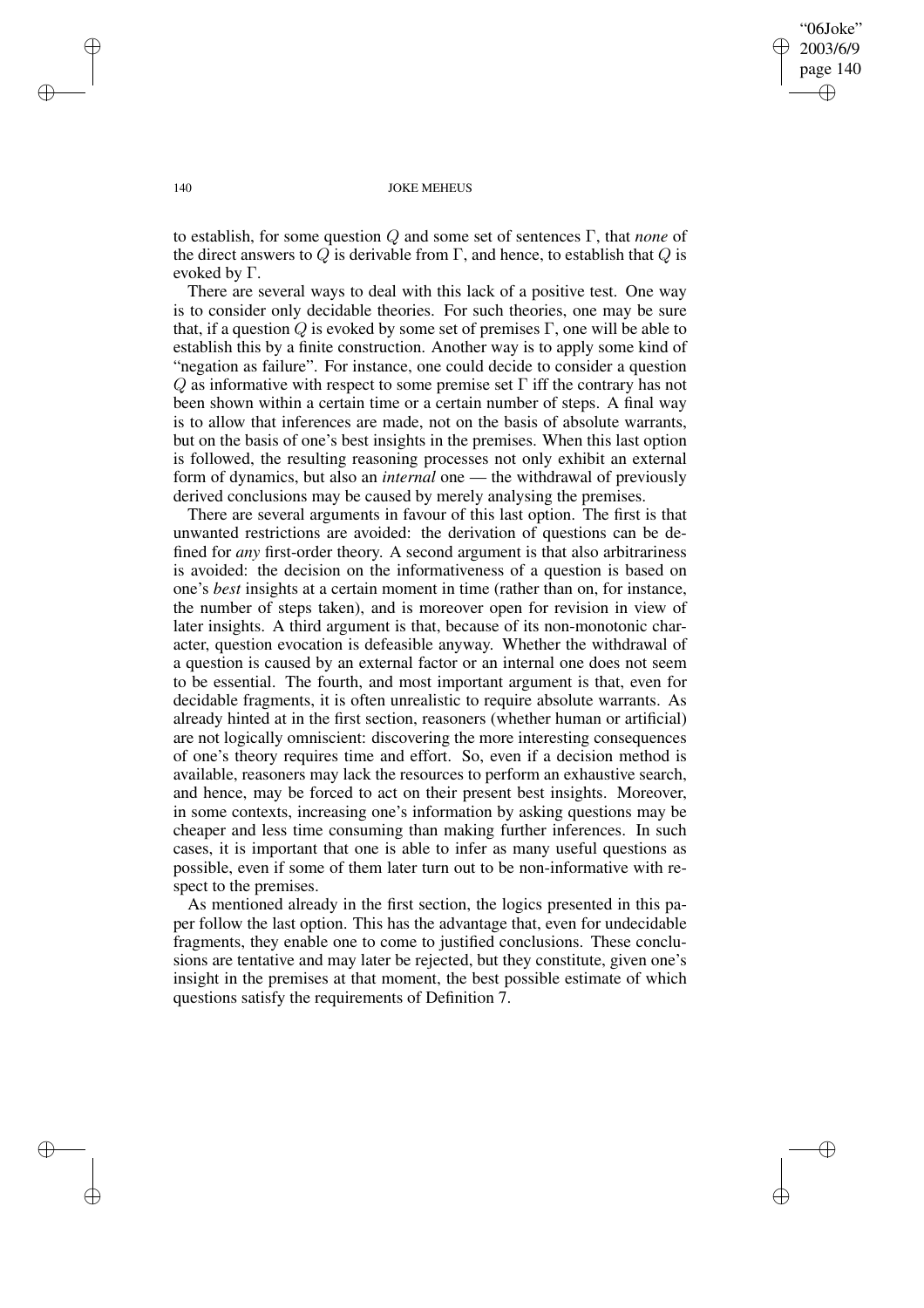### ADAPTIVE LOGICS FOR OUESTION EVOCATION 141

Note that it does not follow from all this that Wisniewski's definition becomes superfluous. As we shall see below, Definition 7 has an important role to play in the dynamic proof theory. This is related to the fact that, in order for the dynamic proof theory to be sensible, different dynamic proofs should — 'in the end' — lead to the same set of evoked questions. What this final set of questions should be is given by Definition 7. Hence, in order to show that the proof theory is adequate, I shall prove that the notion of final derivability of both logics corresponds to Wiśniewski's definition.

### 4. *The General Idea*

✐

✐

✐

✐

In this section, I present an intuitive characterization of the dynamic proof theory of the logic  $Q^s$ . I begin, however, with some remarks on the logic of questions  $Q$  on which  $Q^s$  is based.

The logic Q is an erotetic extension of (the  $\omega$ -complete fragment of) CL, and is obtained by enriching the language of CL with two kinds of questions. However, except in the case of inconsistent sets of premises, Q does not allow for the derivation of any question. Thus, for all consistent sets  $\Gamma$ , the derivability relation and the semantic consequence relation of Q are equivalent to those of CL: for any wff X and any consistent set  $\Gamma$ ,  $\Gamma \vdash_Q X$  iff  $\Gamma \vdash_{\mathsf{CL}} X$  and  $\Gamma \models_{\mathsf{Q}} X$  iff  $\Gamma \models_{\mathsf{CL}} X$ .<sup>5</sup>

The first kind of questions incorporated in Q are of the form  $?\{A_1, \ldots, A_n\}$  $(n \geq 2)$  in which  $A_1, \ldots, A_n$  are syntactically distinct declarative sentences. A question of the form  $?\{A_1, \ldots, A_n\}$  is read as "Is  $A_1$  the case or  $A_2$  or ... or  $A_n$ ?". The direct answers to  $?\{A_1, \ldots, A_n\}$  are  $A_1, \ldots, A_n$ , and its set of prospective presuppositions is  $\{B \mid \vdash_{\mathbf{Q}} B \equiv (A_1 \vee \ldots \vee A_n)\}.$ 

Where  $A(\alpha)$  stands for a declarative wff that has  $\alpha$  as its only free variable, the second kind of questions are of the form  $(i\alpha)A(\alpha)$ , and are read as "For which  $\alpha$  is A the case?". Any wff obtained by systematically replacing the individual variable  $\alpha$  in  $A(\alpha)$  by an individual constant counts as a direct answer to  $(i\alpha)A(\alpha)$ . As only  $\omega$ -complete models are considered, the set of prospective presuppositions of  $(i\alpha)A(\alpha)$  is  $\{B \mid \vdash_{\mathbf{Q}} B \equiv (\exists \alpha)A(\alpha)\}\.$  It is easily observed that, without the restriction to  $\omega$ -complete models,  $(ix)Px$ would not have prospective presuppositions: the truth of  $(\exists x)Px$  would not warrant that  $(ix)Px$  has a true direct answer.

In view of the subsequent sections, it is convenient that I select, for both types of questions, a specific member of  $PPres(Q)$  as a representative

✐

<sup>&</sup>lt;sup>5</sup> We shall see below that, despite these equivalences, Q-models have a different structure from that of CL-models. The latter will be important to define the semantics of  $Q^s$  in a natural way from that of Q.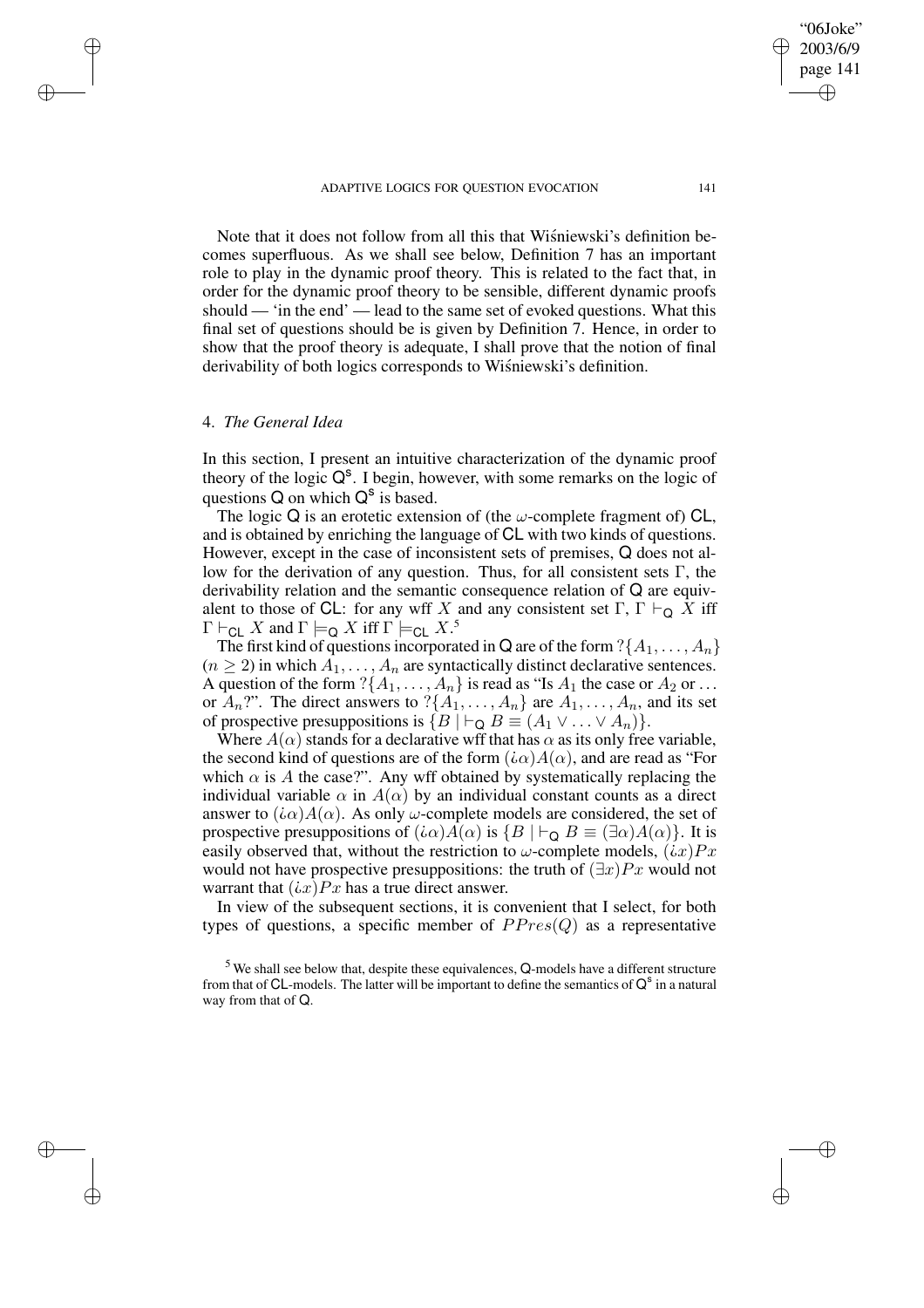✐

### 142 JOKE MEHEUS

of that set. Let  $\pi(Q)$  denote this member, and let  $\pi(\mathcal{P}\lbrace A_1,\ldots,A_n\rbrace)$  =  $\bigvee$ { $A_1, \ldots, A_n$ }, and  $\pi((\iota \alpha)A(\alpha)) = (\exists \alpha)A(\alpha)$ .

Obtaining the proof theory for  $Q^s$  from that of  $Q$  is absolutely straightforward and well in line with everyday intuitions. The basic idea is that the derivation of  $\pi(Q)$  is considered as a sufficient condition to *derive* Q, and the derivation of a member of dQ as a sufficient condition to *withdraw* Q. In line with this very simple idea, the derivation of questions in  $Q^s$  is governed by one rule (RC) and one 'marking definition'. The rule RC enables one to add a question Q to a proof whenever  $\pi(Q)$  is derived in it; the marking definition warrants that  $Q$  is withdrawn from the proof, as soon as a member of dQ is derived in it. Technically, the latter is realized by *marking* the line on which Q occurs. This indicates that the question at issue is no longer considered as derived.

In addition to the rule RC and the marking definition, there is a premise rule PREM and a generic rule RU. The former enables one to introduce premises, the latter to add A to a proof from  $\Gamma$  whenever  $\Gamma \vdash_{\Omega} A$ . What the latter comes to is that, for declarative inferences,  $Q^s$  behaves exactly as Q (and hence, as CL).

In order to illustrate these basic ideas, I give a very simple example of a Q<sup>s</sup>-proof (the fifth column can be ignored for the moment):

| $1 \quad (\exists x)Pxa$                      | PREM 0 |  |
|-----------------------------------------------|--------|--|
| 2 $(\forall x)(Pxa \supset Qxa)$              | PREM 0 |  |
| 3 $Qba \wedge (\forall x)(Qxa \supset x = b)$ | PREM 0 |  |

As  $\pi((ix)Pxa) = (\exists x)Pxa$ , the rule RC enables one to derive the question  $(ix)Pxa$  from the formula on line 1. This derivation, however, should be *conditional*: if at a later stage in the proof a direct answer to  $(ix)Pxa$  is derived, then the latter has to be withdrawn. To remember the condition on which the line is added, it is written down (in some conventional form) as the fifth element of the line. This is how the result of applying RC to line 1 looks like:<sup>6</sup>

· · ·

4  $(ix)Pxa$  1 RC  $\{(ix)Pxa\}$ 

Line 4 will be read as "the question  $(ix)Pxa$  is derivable from the premises *provided* that no direct answer to the former 'behaves abnormally' with respect to the latter". I shall say that a direct answer  $A$  to some question  $Q$ *behaves abnormally* with respect to a set of premises Γ iff Q is sound with

<sup>6</sup> To illustrate the dynamical character of the proofs, I shall each time give the complete proof, but, for reasons of space, omit lines that are not needed to see the dynamics.

✐

✐

✐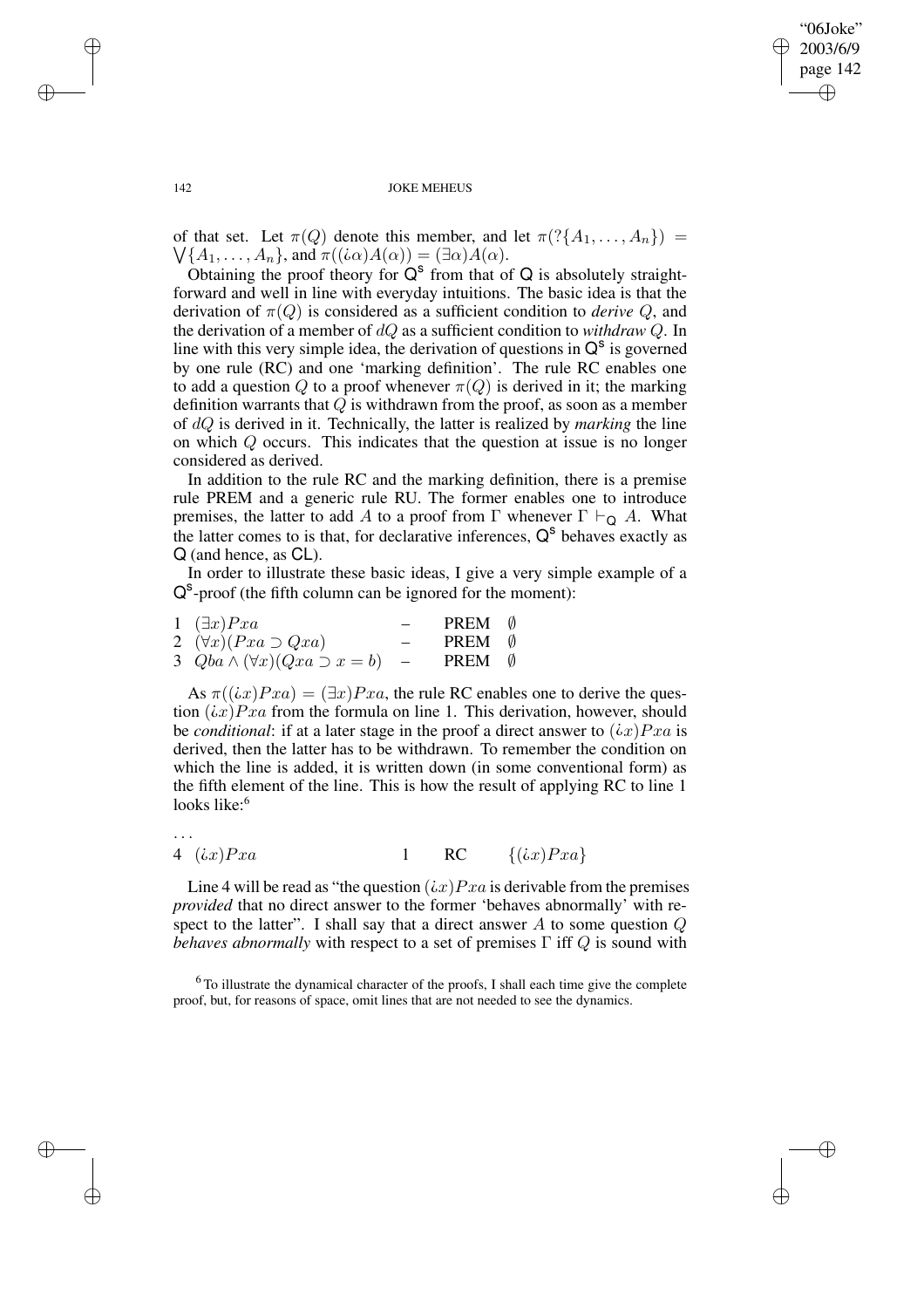respect to  $\Gamma$  and A is Q-derivable from  $\Gamma$ . This terminology is borrowed from other adaptive logics, and refers to the fact that some assumption, which is regarded as desirable with respect to the application context at issue, is violated. Simplifying for the moment, the assumption in the present case is that, whenever a question Q is sound relative to a set of premises  $\Gamma$ , Q is informative with respect to  $\Gamma$ , and hence, none of the members of  $dQ$  is derivable from  $\Gamma$ <sup>7</sup>

Suppose now that we continue the proof as follows:

✐

✐

✐

✐

| $\cdots$ |                    |           |     |               |
|----------|--------------------|-----------|-----|---------------|
|          | 5 $(\exists x)Qxa$ | $1, 2$ RU |     |               |
|          | 6 $(ix)Qxa$        |           | -RC | $\{(ix)Qxa\}$ |
|          | 7 Qba              |           | RU  |               |

At stage 7, it becomes clear that the question at line 6 is not informative with respect to the premises, and hence, that it has to be withdrawn. In the proof, this can be seen from the fact that one of the direct answers to the question included in the fifth element of line 6 behaves abnormally at stage 7 (that is, is derived in the proof at that stage). The marking definition warrants that all lines the fifth element of which contains such a question are marked:

| 5 $(\exists x)Qxa$ | 1.2 RU |      |                              |
|--------------------|--------|------|------------------------------|
| 6 $(ix)Qxa$        |        | – RC | $\{(ix)Qxa\}$ $\checkmark_7$ |
| 7 Qba              |        | -RU  |                              |

· · ·

· · ·

At this stage of the proof, the question on line 6 is no longer considered as derived, but the question on line 4 still is. However, also the latter is not *finally derivable* from the premises — there exists an extension of the proof in which it is withdrawn:

| 4 $(ix)Pxa$<br>5 $(\exists x)Qxa$<br>6 $(ix)Qxa$ | 1.2     | RC<br>RU<br>RC | $\{(ix)Pxa\}$ $\checkmark_8$<br>$\{(ix)Qxa\}$ $\checkmark_7$ |
|--------------------------------------------------|---------|----------------|--------------------------------------------------------------|
| 7 Qba                                            |         | RU             |                                                              |
| 8 Pba                                            | 1, 2, 3 | RU             |                                                              |

 $<sup>7</sup>$  In other adaptive logics, the condition of a line contains the formulas that have to behave</sup> normally in order for the line to be derivable. In the case of  $Q<sup>s</sup>$  this would mean that a question  $Q$  is added to the proof with its set of direct answers as the condition. However, as the set of direct answers to a question may be infinite, I use the question itself to refer to that set. The usual format will be illustrated in the proof theory of  $Q^{ins}$  — see Section 9.

"06Joke" 2003/6/9 page 143

✐

✐

✐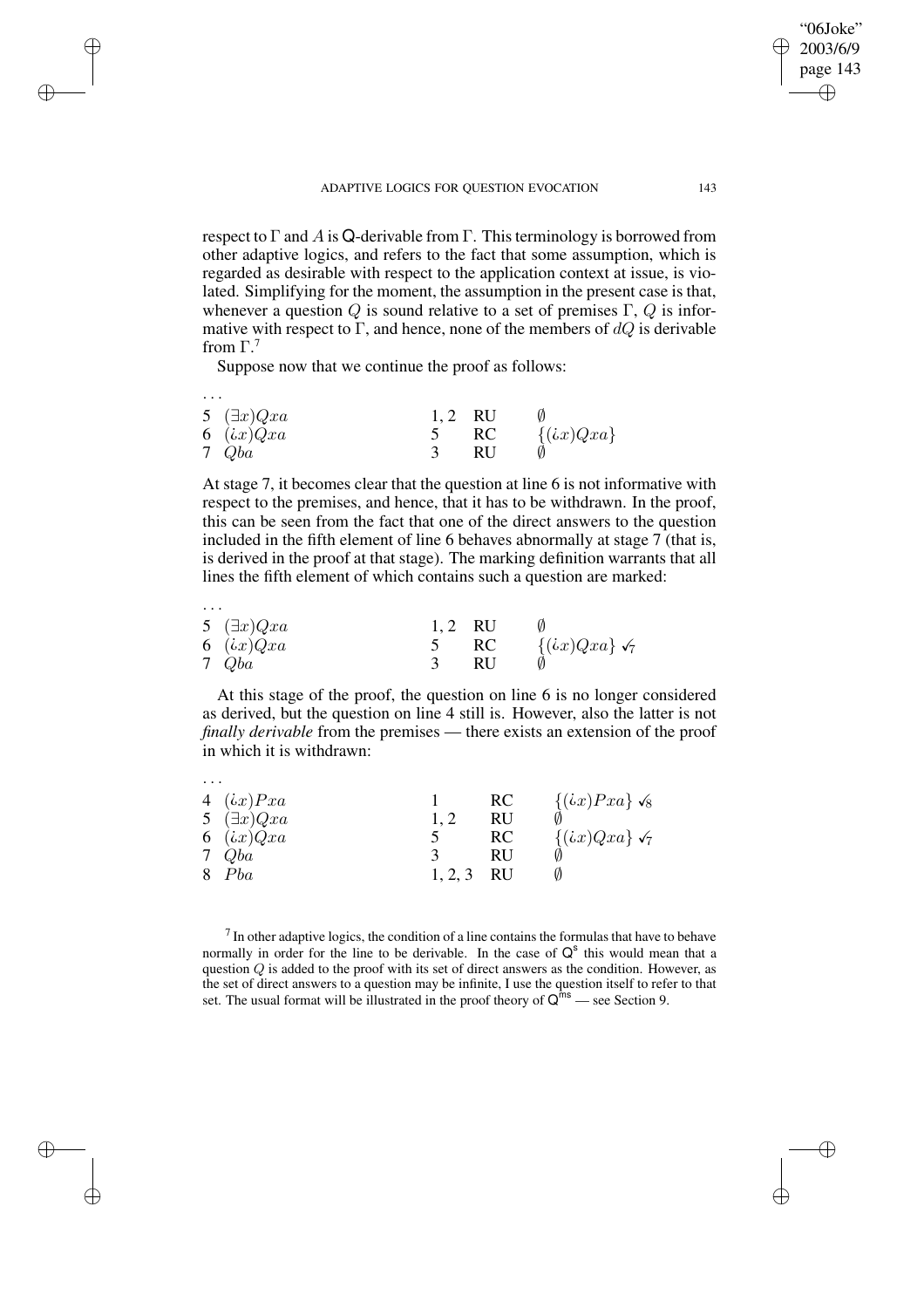"06Joke" 2003/6/9 page 144 ✐ ✐

✐

✐

### 144 JOKE MEHEUS

By now, it should also be clear why the premises are introduced on an empty condition (see lines 1–3). If the condition of a line is empty, then this line will not be marked in any extension of the proof. Note also that if a formula is added by means of the rule RU, then no condition is introduced, but the conditions (if any) that affect the premises of the application are conjoined for its conclusion. What this comes to is that RU is an *unconditional rule*: formulas added by it are only withdrawn if some of the formulas to which it is applied are withdrawn.<sup>8</sup>

In the next section, I show how all this can be characterized in a formally exact way.

## 5. *The Dynamic Proof Theory*

Let  $\mathcal L$  be the standard language of CL (including  $\perp$ , syntactically characterized by  $\perp \supset A$ ), and let F and W refer to, respectively, its set of (open and closed) formulas and its set of wffs (closed formulas). Let  $\mathcal{L}^Q$  be obtained from  $\mathcal L$  by extending it with the erotetic signs "?", " $\mathcal L$ ", "{", and "}". The set of wffs of  $\mathcal{L}^Q$ ,  $\mathcal{W}^Q$ , is the smallest set fulfilling the following conditions:

- (i) if  $A \in \mathcal{W}$ , then  $A \in \mathcal{W}^Q$ ,
- (ii) if  $A_1, ..., A_n$   $(n \ge 2) \in W$ , and  $A_1, ..., A_n$  are syntactically distinct, then  $?{A_1, \ldots, A_n} \in W^Q$ ,
- (iii) if  $A(\alpha) \in \mathcal{F}$ , and  $\alpha$  is the only variable that occurs free in A, then  $(i\alpha)A(\alpha) \in W^Q$ .

Let the set Q be  $W^Q$  – W. Henceforth, members of W will be called "declarative wffs", and members of Q "erotetic wffs". Remark that the definition of  $W^Q$  does not allow for any operation on erotetic wffs. Let every erotetic wff Q be associated with  $dQ$  and with  $\pi(Q)$  as explained in the previous section.

 $\mathcal{L}^Q$  is the language of both Q and  $\overline{Q}^s$ . The derivation relation of the former is defined with respect to that of CL:

*Definition* 8:  $\Gamma \vdash_{\mathsf{Q}} X$  *iff*  $\Gamma \vdash_{\mathsf{CL}} \bot$  *or* ( $X \in \mathcal{W}$  *and*  $\Gamma \vdash_{\mathsf{CL}} X$ *).* 

As explained in the previous section, the logic Q is used to formulate the generic rules that govern Q<sup>s</sup>-proofs from Γ:

 $8$  As we shall see below, the proof theory of  $Q^s$  is much more restricted than that of other adaptive logics. Unlike what is the case for other adaptive logics, lines added by means of RU always have an empty condition, and hence, are never withdrawn.

✐

✐

✐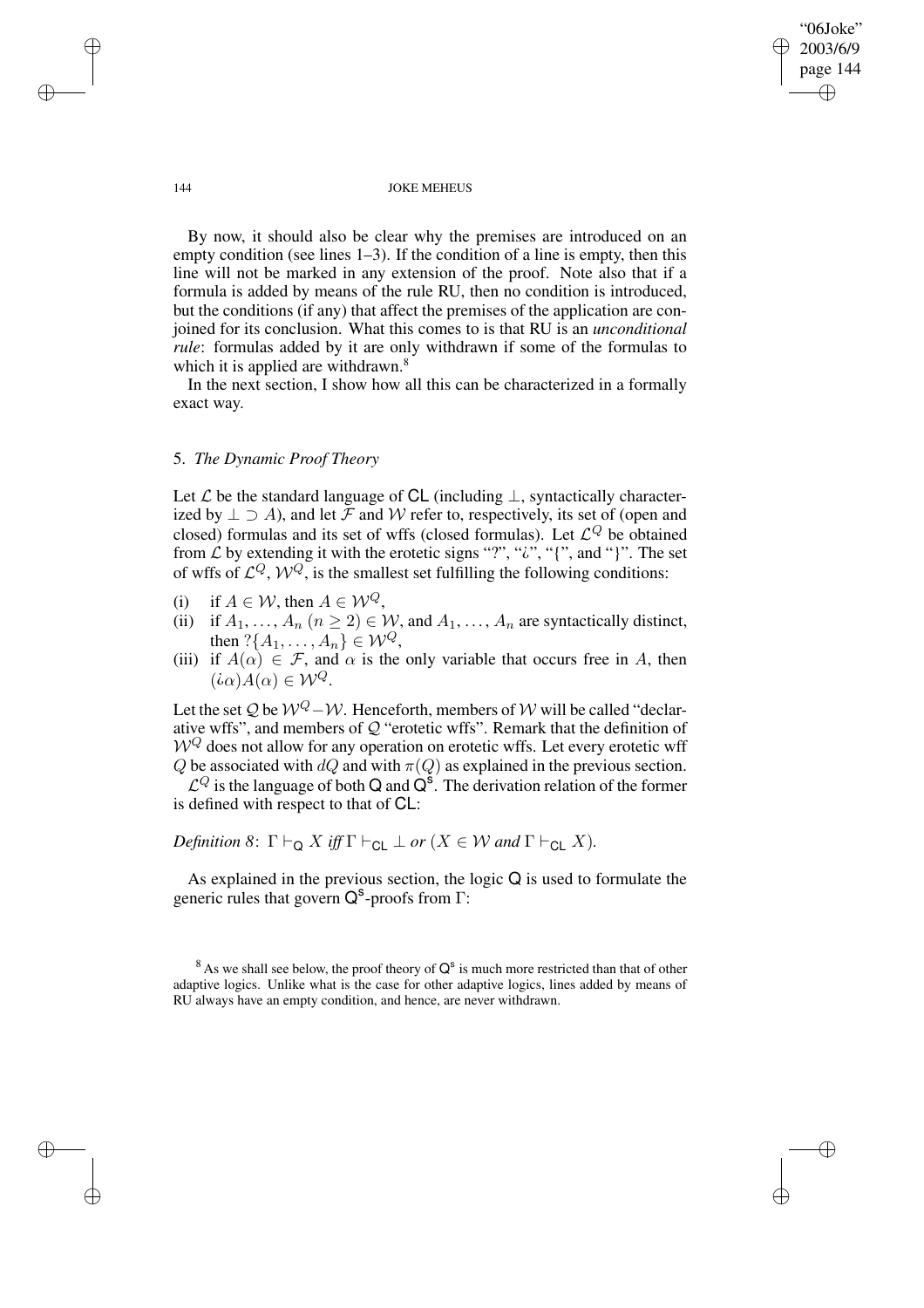✐

- PREM If  $A \in \Gamma$ , then one may add to the proof a line consisting of
	- (i) the appropriate line number,
	- $(ii)$   $A$ ,

✐

✐

✐

✐

- $(iii)$  "−"
- (iv) "PREM", and
- $(v)$   $\emptyset$ .
- RU If  $A_1, \ldots, A_n \vdash_{\mathsf{Q}} X$   $(n \geq 0)$ , and  $A_1, \ldots, A_n$  occur in the proof on the conditions  $\Phi_1, \ldots, \Phi_n$ , then one may add to the proof a line consisting of:
	- (i) the appropriate line number,
	- $(ii) X$ ,
	- (iii) the line numbers of the  $A_i$ ,
	- (iv) "RU", and
	- (v)  $\Phi_1 \cup \ldots \cup \Phi_n$ .
- RC If  $\pi(Q)$  occurs in the proof on the condition  $\Phi$ , then one may add to the proof a line consisting of:
	- (i) the appropriate line number,
	- $(ii)$   $Q$ ,
	- (iii) the line number of  $\pi(Q)$ ,
	- (iv) "RC", and
	- (v)  $\{Q\} \cup \Phi$ .

Note that, in view of the convention concerning the use of metavariables from the first section, the rule PREM does not allow for the introduction of erotetic wffs. Hence, questions can only be added on an empty condition if  $\Gamma \vdash_{\text{Cl}} \bot$  (in view of RU and Definition 8). Observe also that, in view of RU and RC, no declarative wff is ever added to the proof on a non-empty condition. Because of this, the dynamics in  $Q^s$ -proofs is very limited: it only affects erotetic wffs (no declarative wff is ever withdrawn from a proof). Note finally that neither RU nor RC can be applied to erotetic wffs. Thus, questions may be introduced (and later withdrawn), but no further inferences are ever drawn from them.<sup>9</sup>

Let me illustrate the above rules by a simple propositional example. Suppose that  $\Gamma$  consists of the following four premises:<sup>10</sup>

<sup>&</sup>lt;sup>9</sup> In [8], an extension of  $Q^s$  is proposed that has a much more interesting proof theory. It enables one, for instance, not only to introduce new questions, but also to analyse them. The purpose of this paper, however, is to capture the notion of question evocation as intended by Wiśniewski.

 $10$  For the sake of simplicity. I use continuous disjunctions.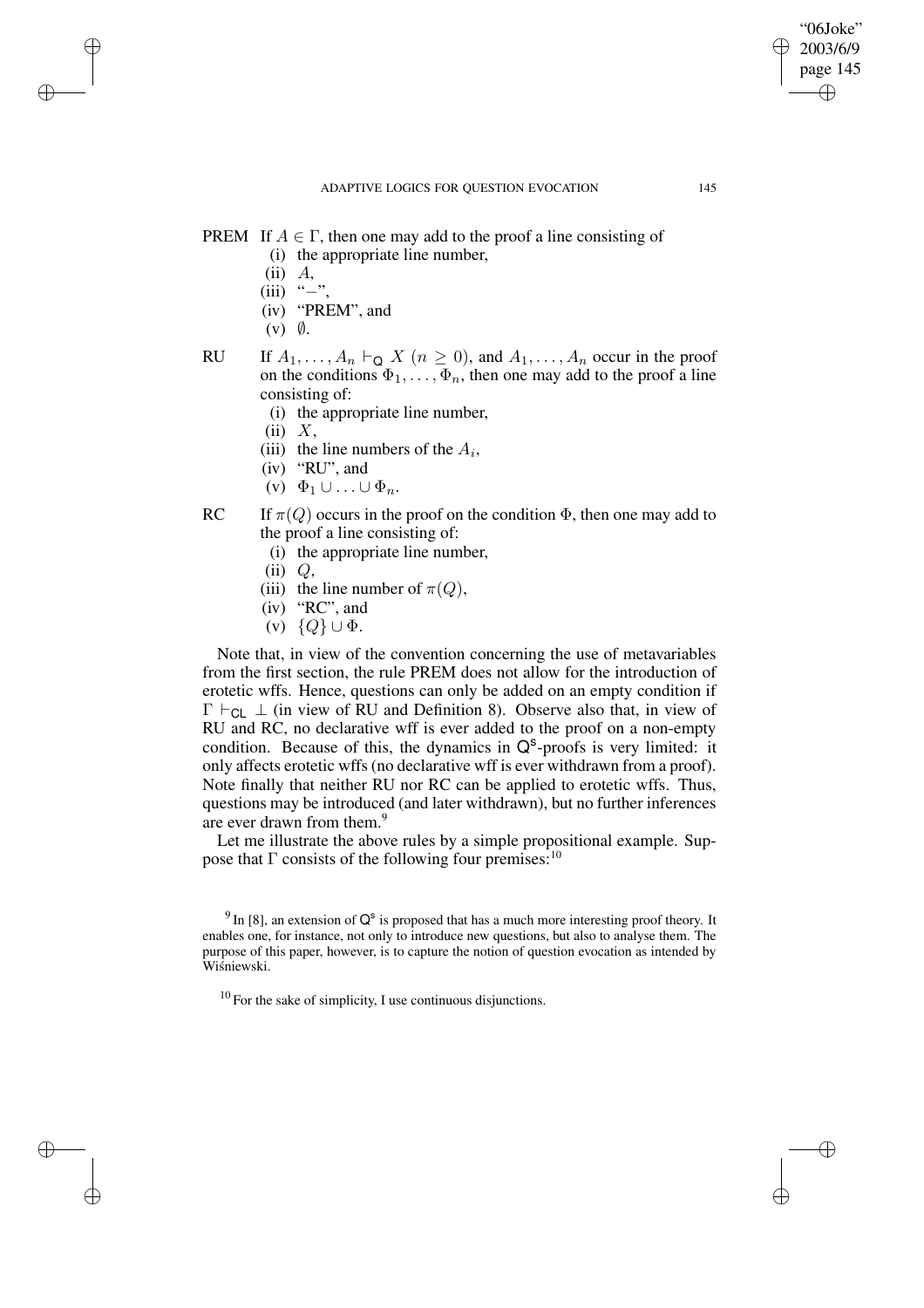$\bigoplus$ 

✐

### 146 JOKE MEHEUS

|   | $p \vee q$               |                          | <b>PREM</b> |   |
|---|--------------------------|--------------------------|-------------|---|
| 2 | $\neg q \vee t \vee p$   |                          | <b>PREM</b> |   |
| 3 | $p \supset (q \wedge r)$ | $\overline{\phantom{0}}$ | <b>PREM</b> | Ø |
|   | $\neg(q \wedge \neg s)$  |                          | PREM        |   |

As  $\pi$ (?{ $p, q$ }) =  $p \vee q$ , the rule RC can be applied to the formula on line 1:

5 
$$
\{p, q\}
$$
 1 RC  $\{\{p, q\}\}\$ 

In an analogous way, several questions can be derived, by RC, from the formula on line 2:

| 6 ?{ $\neg q, t, p$ }     | RC | $\{?\{\neg q, t, p\}\}\$     |
|---------------------------|----|------------------------------|
| 7 ?{ $\neg q, t \vee p$ } | RC | $\{?\{\neg q, t \vee p\}\}\$ |
| 8 ?{ $\neg q \lor t, p$ } | RC | $\{?\{\neg q \vee t, p\}\}\$ |

Although the rule RC cannot be applied to the formulas on lines 3 and 4, it can be applied to some of their Q-consequences. The latter can be added by means of the rule RU:

| 9. | $\neg p \vee (q \wedge r)$       |    | RU        |                                  |
|----|----------------------------------|----|-----------|----------------------------------|
|    | 10 ?{ $\neg p, (q \wedge r)$ } 9 |    | RC        | $\{?\{\neg p, (q \wedge r)\}\}\$ |
| 11 | $\neg p \vee q$                  |    | RU        |                                  |
|    | 12 ? $\{\neg p, q\}$             | 11 | <b>RC</b> | $\{?\{\neg p, q\}\}\$            |
| 13 | $\neg q \vee s$                  | 4  | RU        |                                  |
|    | 14 ? $\{\neg q, s\}$             | 13 | <b>RC</b> | $\{?\{\neg q, s\}\}\$            |

The following examples of questions are obtained by first applying RU to more than one formula:

| 15 $p \vee t$  | 1, 2 | RU  |                        |
|----------------|------|-----|------------------------|
| 16 ?{ $p, t$ } | 15   | RC  | $?\{p, t\}$            |
| 17 $t \vee q$  |      |     |                        |
| 18 $t \vee s$  |      |     |                        |
| 19 ?{ $t, s$ } | 18   | RC. | $? \{t, s\}$           |
|                |      |     | 11, 15 RU<br>13, 17 RU |

A final way to derive questions in the proof is by first introducing formulas that are Q-valid:

| 20 $p \vee \neg p$  |    | <b>RU</b> |                       |
|---------------------|----|-----------|-----------------------|
| 21 ?{ $p, \neg p$ } | 20 | RC        | $\{?\{p, \neg p\}\}\$ |

Let us now turn to the marking definition. This definition requires that I first define the set of declarative wffs that have, at stage s, been recognized as abnormal. As mentioned in the previous section, a direct answer A to some

✐

✐

✐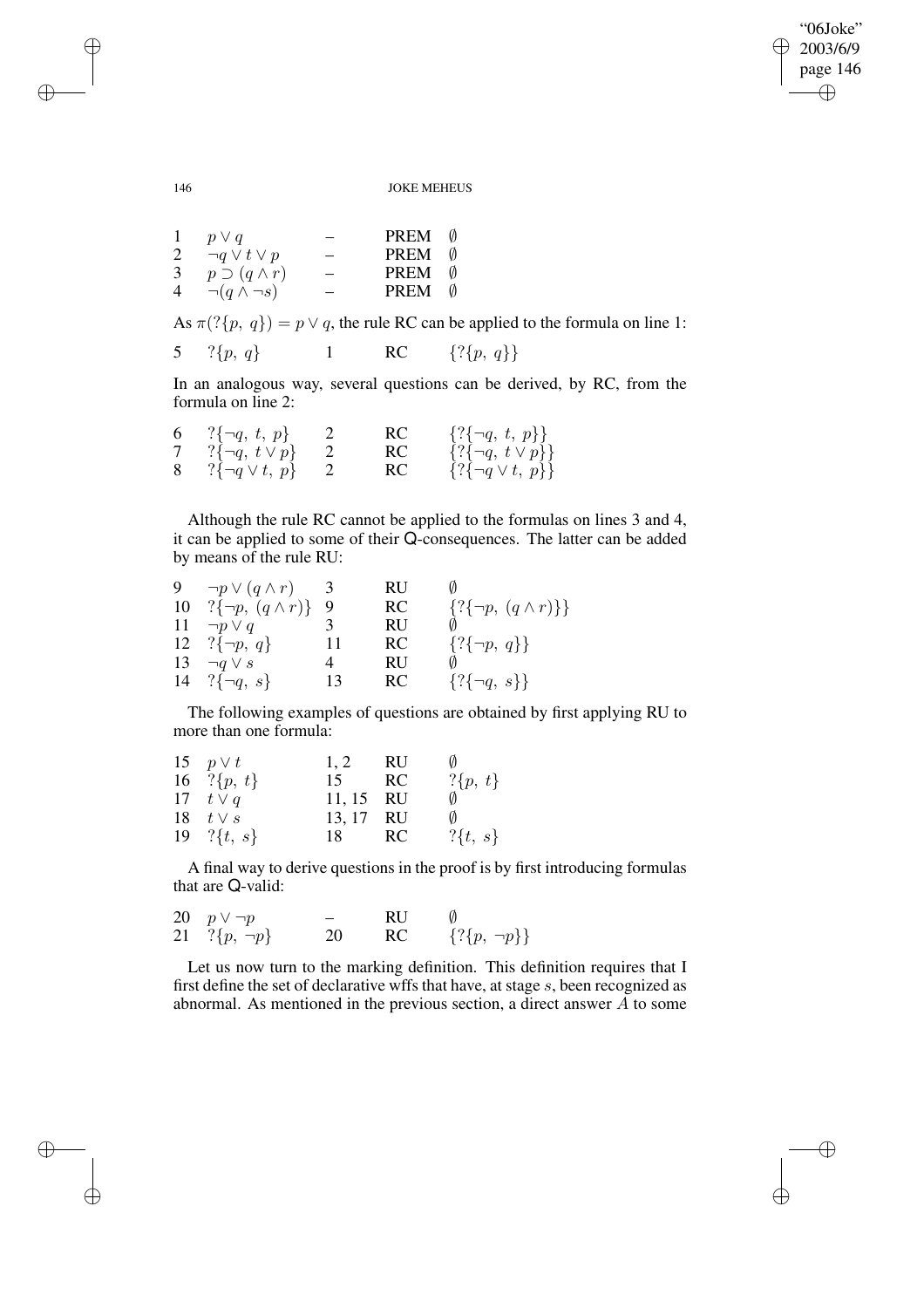question Q is said to behave abnormally with respect to  $\Gamma$  iff Q is sound with respect to Γ, and A is Q-derivable from it. However, as  $?\{A, \neg A\}$  is sound with respect to any set of premises  $\Gamma$ , it immediately follows from this that *all* Q-consequences of Γ should be considered as abnormalities with respect to  $\Gamma$ <sup>11</sup>. Hence, the abnormalities recognized at stage s of the proof are simply all declarative wffs that have, at that stage, been derived in the proof:

 $Definition 9: Ab<sup>s</sup>(\Gamma) = \{A \in \mathcal{W} \mid A \text{ has been derived from } \Gamma \text{ at stage } s \text{ of } \Gamma\}$ *the proof}.*

The marking definition is now straightforward:

✐

✐

✐

✐

*Definition 10*: *A line* i *that has* Φ *as its fifth element is marked at stage* s *of a proof iff for some*  $Q \in \Phi$ ,  $dQ \cap Ab^s(\tilde{\Gamma}) \neq \emptyset$ .

In order to illustrate the marking definition, let us return to the example of a few paragraphs ago. It is easily observed that, at stage 21, none of the lines is marked —  $Ab^{21}(\Gamma)$  consists of all declarative wffs derived in the proof, and none of the derived questions has any of these wffs among its direct answers. Suppose, however, that we continue the proof as follows:

| $22 \quad q$   | $1, 3$ RU | $\emptyset$ |
|----------------|-----------|-------------|
| $23 \text{ s}$ | 22, 4 RU  | Ø           |

As q is a member of  $Ab^{22}(\Gamma)$  as well as a direct answer to the questions that occur in the fifth element of lines 5 and 12, both these lines are marked at stage 22. For analogous reasons, lines 14 and 19 are marked at stage 23.

In view of the marking definition, two forms of derivability can be defined — derivability at a stage and final derivability:<sup>12</sup>

*Definition 11*: X *is* derived at a stage *in a proof from* Γ *iff* X *is derived on a line that is, at that stage of the proof, not marked.*

*Definition* 12: X *is* finally derived *in a proof* from  $\Gamma$  *iff* X *is derived on a line that is not marked, and will not be marked in any further extension of the proof.*

 $<sup>11</sup>$  Below we shall see that this interpretation of the set of abnormalities is a simplified one,</sup> but that it is safe, and moreover needed to define the proof theory in a realistic way.

<sup>12</sup> The dynamics of  $Q^s$  is more restricted than that of other adaptive logics: once a line in a Q<sup>s</sup>-proof is marked, it remains marked in any further extension of the proof. This is why the definition for final derivability for  $Q^s$  is simpler than that for most other adaptive logics.

*"06Joke" 2003/6/9 page 147*

✐

✐

✐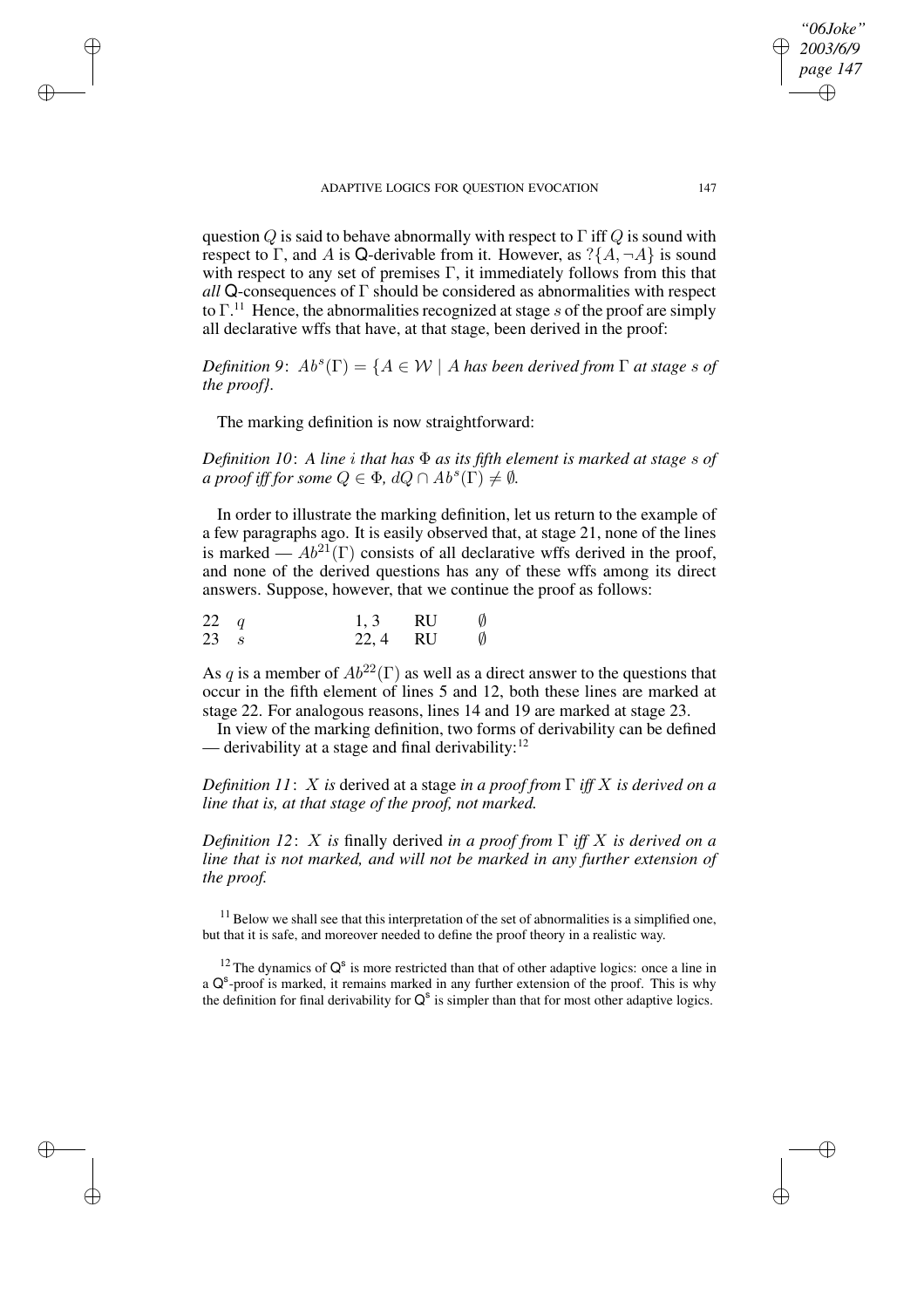✐

### 148 JOKE MEHEUS

As is usual for adaptive logics, the consequence relation of  $Q^s$  is defined with respect to final derivability:

*Definition* 13:  $\Gamma \vdash_{\mathsf{Q}^s} X$  (X *is finally derivable from*  $\Gamma$ ) *iff* X *is finally derived in a* Q s *-proof from* Γ*.*

In the above example, the questions that occur on lines 5 and 12 are derived until stage 21 of the proof, but are no longer derived from stage 22 on; those on lines 14 and 19 are no longer derived from stage 23 on. Given the simplicity of the premises, it is easily observed that all other questions are finally derived.

By inspection of the three generic rules and the marking definition, it is easily proven that, for declarative inferences,  $Q^s$  is equivalent to Q:

# *Theorem 1*:  $\Gamma \vdash_{\mathsf{Q}^{\mathsf{s}}} A$  *iff*  $\Gamma \vdash_{\mathsf{Q}} A$ *.*

The following theorem shows that, for consistent premise sets, the proof theory of  $Q^s$  is adequate with respect to Wisniewski's definition of question evocation (as applied to the logic of questions  $Q$ ):<sup>13</sup>

*Theorem* 2: *For every consistent*  $\Gamma$ ,  $\Gamma \vdash_{\mathsf{Q}^{\mathsf{S}}} Q$  *iff (i)*  $\Gamma \vdash_{\mathsf{Q}} \pi(Q)$ *, and (ii) for every*  $A \in dQ$ ,  $\Gamma \not\vdash_{\mathsf{Q}} A$ .

*Proof.* For the left-right direction, suppose that the antecedent holds true. In that case, Q has been finally derived on a line i in a  $\mathsf{Q}^s$ -proof from  $\Gamma$ . Hence, in view of RU and RC, (i) holds true. To see that also (ii) holds true, suppose that, for some  $A \in dQ$ ,  $\Gamma \vdash_{\mathsf{Q}} A$ . As Q is compact (in view of Definition 8), it follows that there is an extension of the proof in which  $A$  is derived. But then, in view of the marking definition, line  $i$  is marked in that extension. This contradicts the supposition that  $Q$  is finally derived in the proof.

For the right-left direction, suppose that (i)  $\Gamma \vdash_Q \pi(Q)$ , and (ii) for every  $A \in dQ$ ,  $\Gamma \not\vdash_{\mathsf{Q}} A$ . In view of (i), Q is added by RC on some line i in some  $Q^s$ -proof from Γ. In view of (ii), line i will not be marked in any extension of this proof, and hence, in view of Definitions 12 and 13,  $\Gamma \vdash_{\mathbf{Q}^{\mathbf{s}}} Q$ .  $\Box$ 

✐

✐

✐

 $13$  For inconsistent sets of premises, the approach presented here diverges from that of Wisniewski. Whereas his definition ensures that no question is evoked by an inconsistent set Γ, Q<sup>s</sup> enables one to derive any question from an inconsistent set. The latter is related to the fact that I extend the semantics to the erotetic part of the language — see Section 6.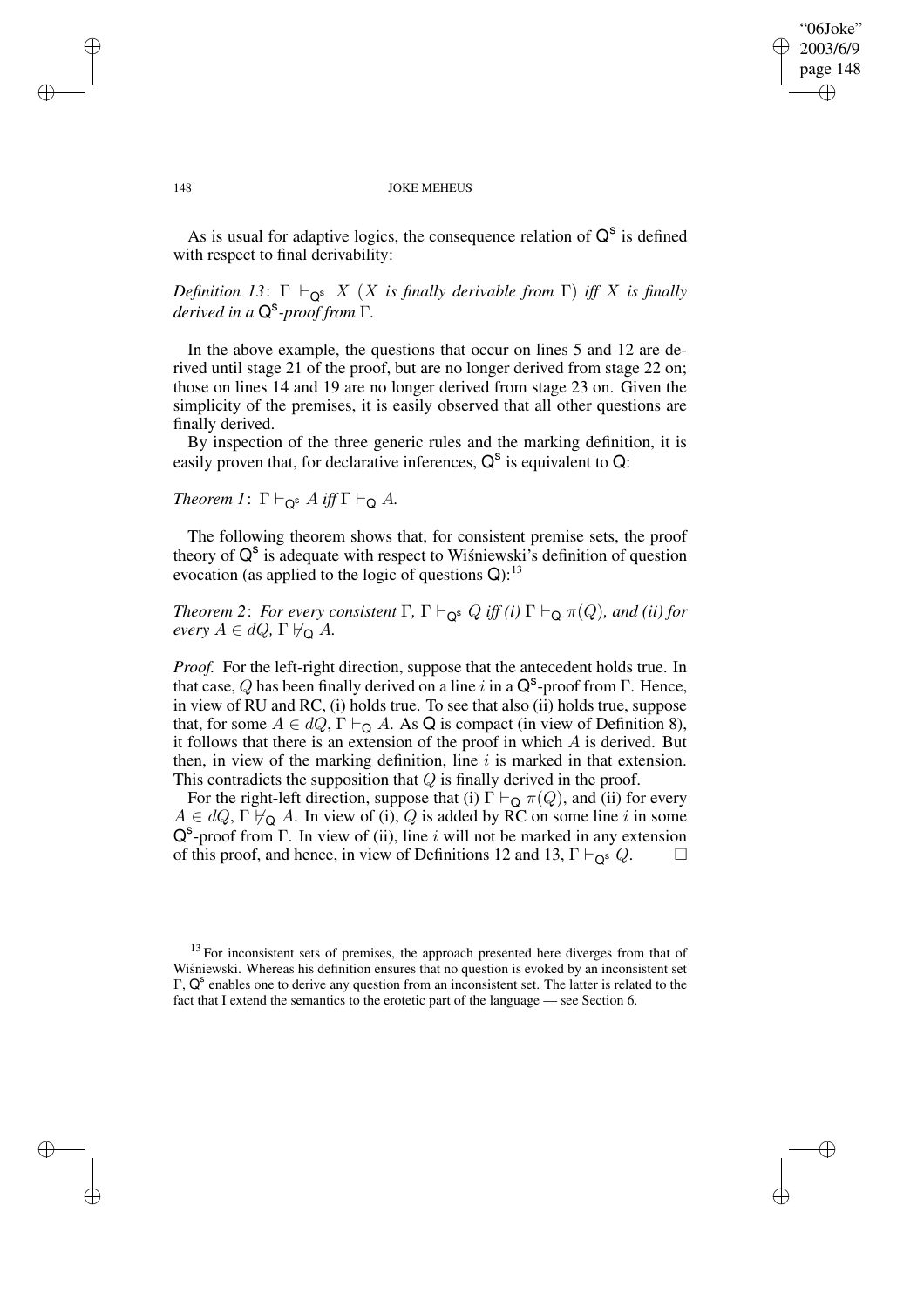## 6. *The Semantics of* Q

✐

✐

✐

✐

As for all adaptive logics, the semantics of  $Q^s$  is obtained by making a selection of the models of some monotonic logic. In this case, the monotonic system is the logic of questions Q. This is why I first discuss the semantics of the latter. However, before I do so, I need to point out a rather fundamental difference with Wisniewski's semantic approach.

In the approach presented here, the semantics of a logic of questions not only applies to the declarative part of its language, but also to its erotetic part. Thus, not only declarative wffs receive a truth value in the models of Q, but also erotetic wffs. At first sight, this may seem counter-intuitive. Can one sensibly consider the truth or falsity of a question? It is important to note, however, that "truth in a model" is a technical matter, needed to define the semantic consequence relation. That a question is verified by a model does not necessarily imply that this question is considered as true in an intuitive sense of the word.

It is also important to note that a distinction should be made between "a question  $Q$  is verified by a model" and "a question  $Q$  is sound". In the semantics of Q, the former implies the latter, but not *vice versa*. This is intuitively justified: as the soundness of a question Q relative to a set of premises Γ is *not* considered as a sufficient condition for Q to be entailed by Γ, it should be possible that a question Q is sound in *all* models of Γ (in the sense that  $\pi(Q)$  is verified in all of them), but that it is nevertheless falsified in some of them.

To implement these basic insights in the simplest way possible, I define a Q-model as a *set* of CL-models. More precisely, where  $\Delta \subset W$  and where  $\Sigma_{\Delta}$  is the set of all  $\omega$ -complete CL-models of  $\Delta$ , a Q-model M is of the form  $\Sigma_{\Delta}$ . Where  $v_M : W \longrightarrow \{0,1\}$  is the usual valuation function determined by an  $\omega$ -complete CL-model M, the valuation function  $v_M$ :  $W^Q \longrightarrow \{0, 1\}$  determined by a Q-model M is defined by the following clauses:<sup>14</sup>

C1  $v_{\mathcal{M}}(A) = 1$  iff  $v_M(A) = 1$ , for every  $M \in \Sigma_{\Delta}$ 

C2  $v_{\mathcal{M}}(Q) = 1$  iff (i)  $v_{M}(\pi(Q)) = 1$ , for every  $M \in \Sigma_{\Delta}$ , and (ii) for every  $A \in dQ$ ,  $v_M(A) = 0$ , for some  $M \in \Sigma_A$ .

Truth in a model and validity are defined as usual, except that the definitions are broadened to include questions:

<sup>14</sup> Note that C2 comes to the same as  $v_{\mathcal{M}}(Q) = 1$  iff  $v_{\mathcal{M}}(\pi(Q)) = 1$ , and  $v_{\mathcal{M}}(A) = 0$ , for every  $A \in dO$ .

*"06Joke" 2003/6/9 page 149*

✐

✐

✐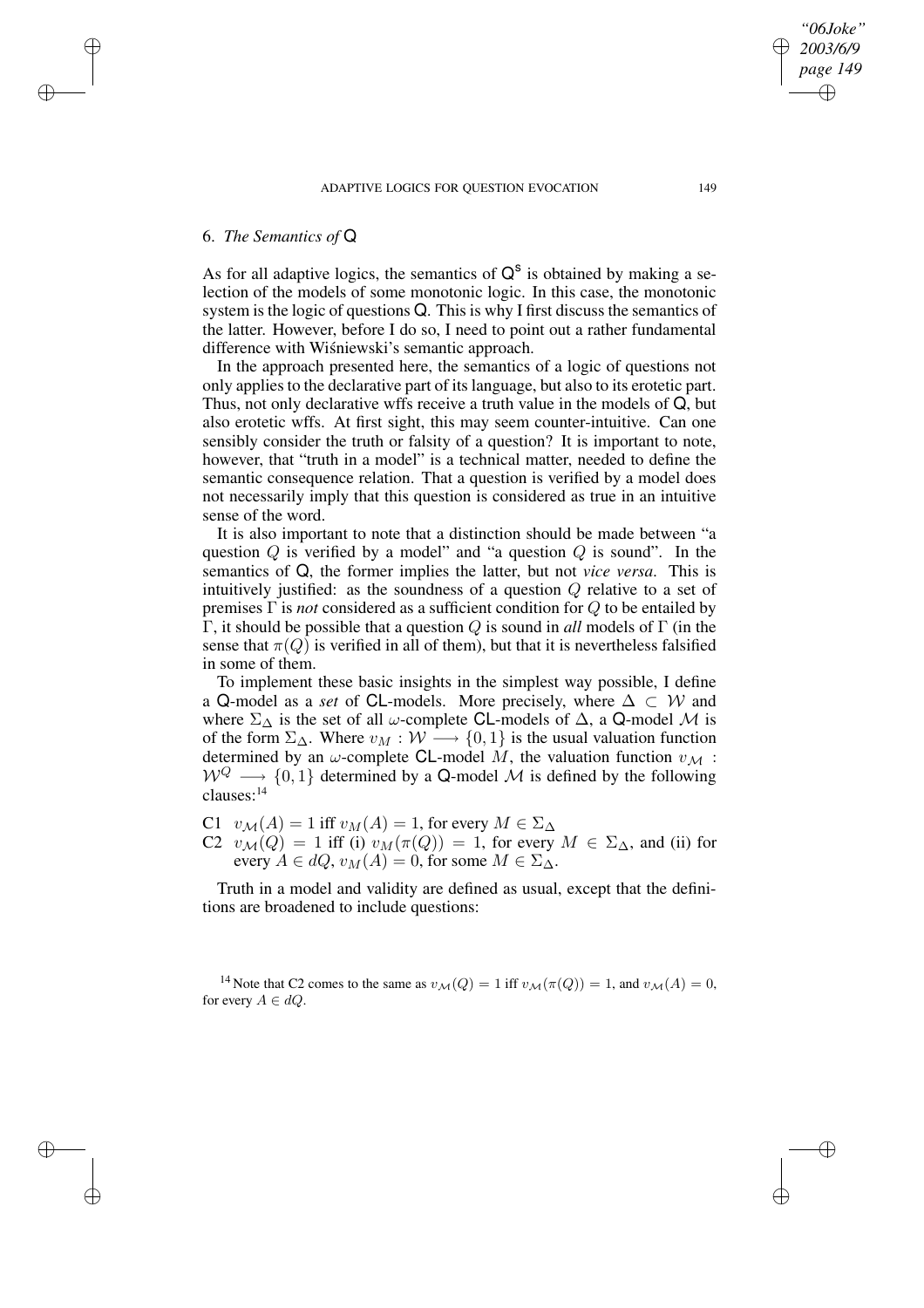*"06Joke" 2003/6/9 page 150* ✐ ✐

✐

✐

### 150 JOKE MEHEUS

*Definition* 14: X *is verified by a* Q-model M (M *verifies* X) *iff*  $v_M(X)$  = 1*.*

*Definition* 15: *X is valid* ( $\models Q X$ *) iff X is verified by all* Q-models.

Also the definition of semantic consequence is broadened to include questions. Note, however, that questions can only occur as conclusions, not as premises:

*Definition* 16:  $\Gamma \models_{\mathsf{Q}} X$  *iff every* **Q**-model that *verifies all members of*  $\Gamma$ *also verifies* X*.*

Henceforth, it will be said that a Q-model  $\mathcal{M} = \Sigma_{\Delta}$  is a Q-model of  $\Gamma$ iff it verifies all members of Γ. The following three theorems illustrate some important properties of the Q-semantics:

*Theorem* 3:  $\mathcal{M} = \Sigma_{\Delta}$  *is a* Q*-model of*  $\Gamma$  *iff*  $\Sigma_{\Delta} \subseteq \Sigma_{\Gamma}$ *.* 

*Proof.* For the left-right direction, suppose that  $\Sigma_{\Delta} \nsubseteq \Sigma_{\Gamma}$ . By the definition of  $\Sigma_{\Delta}$  it follows that, for some  $A \in \Gamma$  and some  $M \in \Sigma_{\Delta}$ ,  $v_M(A) = 0$ . But then, in view of C1,  $\Sigma_{\Delta}$  is not a Q-model of Γ. The right-left direction is obvious in view of the definition of  $\Sigma_{\Delta}$  and C1.  $\Box$ 

*Theorem* 4:  $\mathcal{M} = \Sigma_{\Delta}$  *verifies*  $A$  *iff*  $\Delta \models_{\Omega} A$ *.* 

*Proof.* In view of Theorem 3,  $\Sigma_{\Delta}$  is a Q-model of  $\Delta$  iff  $\Sigma_{\Delta}$  ⊆  $\Sigma_{\Delta}$ . Hence, in view of the Q-semantics,  $\Sigma_{\Delta}$  verifies A iff  $\Delta \models_{\Omega} A$ .

*Theorem* 5:  $M = \Sigma_{\Delta}$  *verifies*  $\pi(Q)$  *iff, for every*  $M \in \Sigma_{\Delta}$ ,  $v_M(A) = 1$ , *for some*  $A \in dQ$ *.* 

*Proof.* For the left-right direction, suppose that the antecedent holds true. By inspection of the Q-semantics and the definition of  $\pi(Q)$ , it follows that, (i) if Q is of the form  $?{A_1, \ldots, A_n}$ , every member of  $\Sigma_{\Delta}$  verifies some  $A_i$ , and (ii) if Q is of the form  $(i\alpha)A(\alpha)$ , every member of  $\Sigma_{\Delta}$  verifies some instance of  $(\exists \alpha)A(\alpha)$  (in view of the fact that  $\Sigma_{\Delta}$  consists only of  $\omega$ -complete models).

The right-left direction is obvious in view of the Q-semantics and the definition of  $\pi(Q)$ .

As was explained in the previous section, the logic Q has the same inferential power as CL with respect to declarative wffs, but does not allow for the derivation of any question (except when the premise set is inconsistent).

✐

✐

✐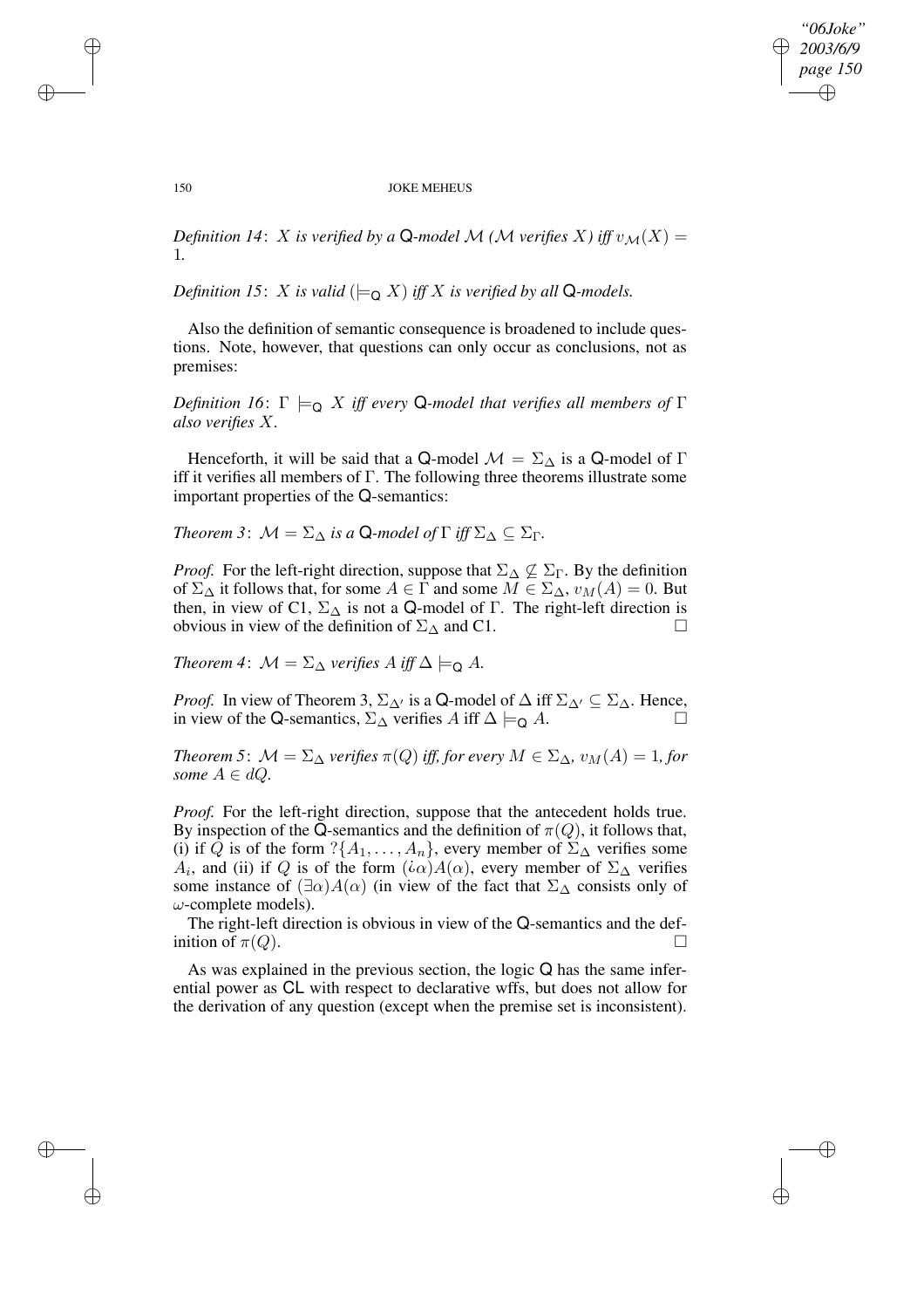That its semantics is adequate in this respect, is shown by the following two theorems:

*Theorem* 6:  $\Gamma \models_{\Omega} A$  *iff*  $\Gamma \models_{\Omega} A$ .

✐

✐

✐

✐

*Proof.* For the left-right direction, suppose that the antecedent holds true. As  $\mathcal{M} = \Sigma_{\Gamma}$  is a Q-model of  $\Gamma$  (in view of Theorem 3), it follows that  $\mathcal M$ verifies all members of Γ, and moreover verifies  $A$  (in view of Theorem 4). But then, in view of C1 and the fact that  $\Sigma_{\Gamma}$  is the set of all **CL**-models of  $\Gamma$ ,  $\Gamma \models_{\text{Cl}} A$ . The right-left direction is immediate in view of the Q-semantics and Theorem 3.

*Theorem* 7: *If*  $\Gamma$  *has*  $\mathbf{Q}$ *-models and*  $\Gamma \models_{\mathbf{Q}} X$ *, then*  $X \in \mathcal{W}$ *.* 

*Proof.* Suppose that the antecedent holds true and that  $X \in \mathcal{Q}$ . Let  $\mathcal{M} =$  $\Sigma_{\Delta}$  be an arbitrary Q-model of Γ. It follows that every member of  $\Sigma_{\Delta}$ verifies some member of  $dX$  (in view of Theorem 5). Select an arbitrary member M of  $\Sigma_{\Delta}$ , and let  $\Delta' = \{A \mid v_M(A) = 1\}$ . It is easily observed that  $\mathcal{M}' = \Sigma_{\Delta'}$  is a Q-model of  $\Gamma$ , and that, for some  $A \in dX$ ,  $v_{\mathcal{M}'}(A) = 1$ . Hence, in view of C2,  $\mathcal{M}'$  falsifies X. But then,  $\Gamma \not\models_{\mathsf{Q}} X$  which contradicts the supposition.

The following theorem follows immediately from Theorems 6 and 7:

*Theorem* 8:  $\Gamma \models_{\mathsf{Q}} X$  *iff*  $\Gamma \models_{\mathsf{CL}} \bot$  *or* ( $X \in \mathcal{W}$  *and*  $\Gamma \models_{\mathsf{CL}} X$ *).* 

As is intuitively justified, no question is valid in Q:

*Corollary*  $I: \models_{\mathsf{Q}} X$  *iff*  $X \in \mathcal{W}$  *and*  $\models_{\mathsf{CL}} X$ *.* 

In view of the soundness and completeness of CL, the soundness and completeness of Q follow immediately from Definition 8 and Theorem 8:

*Theorem* 9:  $\Gamma \models_{\mathsf{Q}} X$  *iff*  $\Gamma \vdash_{\mathsf{Q}} X$ *.* 

# 7. *The Semantics of* Q s

As we have seen in the previous section, Q does (in general) not allow for the derivation of questions. The reason is that, whenever a question  $Q$  is verified in some model of the premises, there exists an alternative model in which Q is falsified (see also the proof of Theorem 7). The semantics of  $Q^s$ 

"06Joke" 2003/6/9 page 151

✐

✐

✐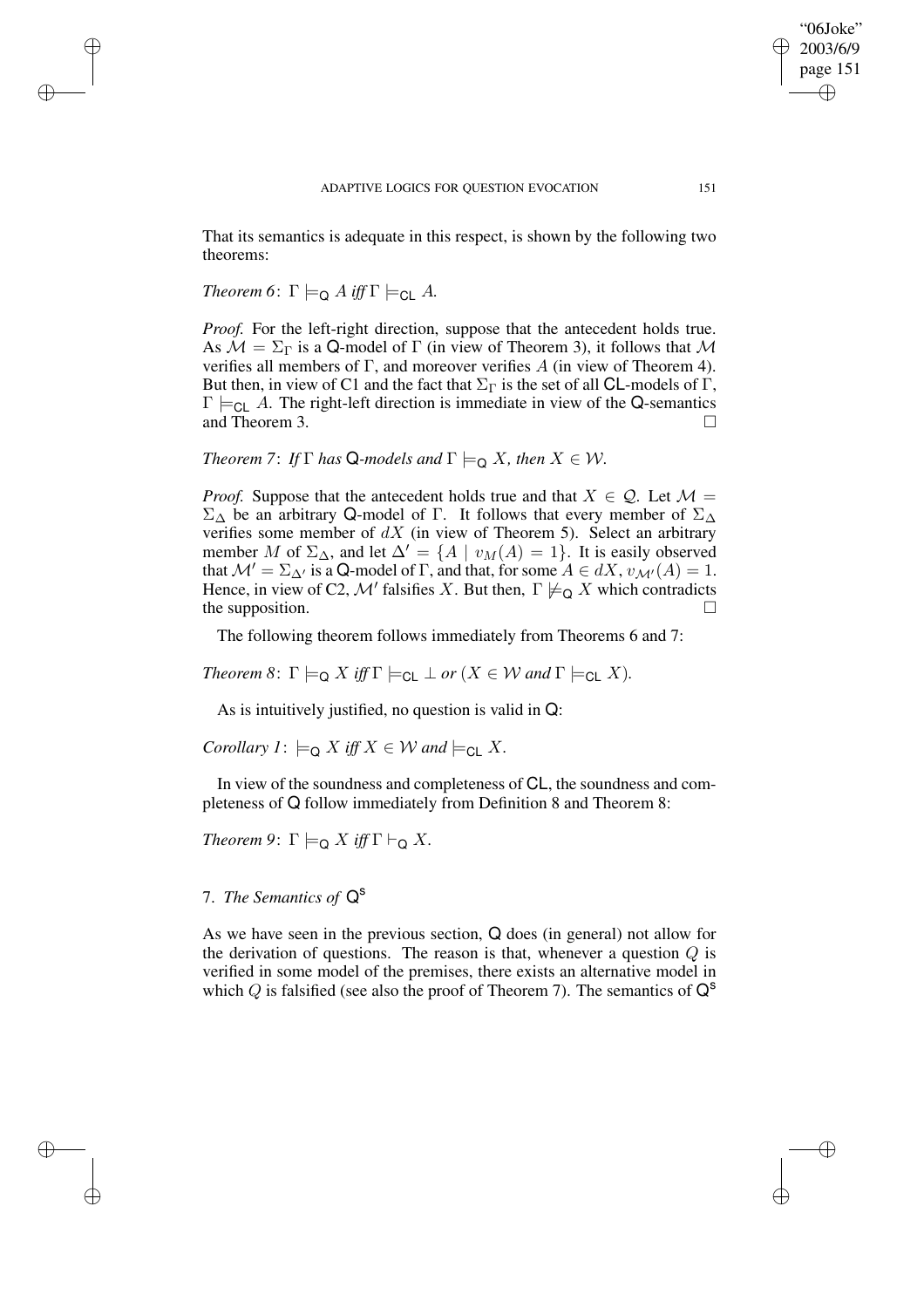✐

### 152 JOKE MEHEUS

is obtained by selecting those Q-models of the premises that verify 'as many questions as possible'.

The format of the Q-semantics makes it possible to perform this selection in a way that is very simple and natural:

*Definition* 17: *A* Q-*model*  $\mathcal{M} = \Sigma_{\Delta}$  *is a*  $\mathsf{Q}^{\mathsf{S}}$ -*model of*  $\Gamma$  *iff*  $\Sigma_{\Delta} = \Sigma_{\Gamma}$ .

By Definition 17, every consistent Γ has a *unique* Q<sup>s</sup>-model. In view of Theorem 4, this model verifies a declarative wff A iff  $\Gamma \models_{\Omega} A$ . Thus, it is ensured that, whenever a question  $Q$  is sound and informative with respect to Γ, it is verified by all  $\overrightarrow{Q}^s$ -models of Γ. This is most easily illustrated by means of an example. Suppose that  $\Gamma = \{p \lor q\}$ . In view of Theorem 3, each of the following are Q-models of Γ:

(1)  $\mathcal{M}_1 = \sum_{\{p \vee q\}}$ (2)  $\mathcal{M}_2 = \sum_{\{p \vee q, r\}}$ (3)  $\mathcal{M}_3 = \Sigma_{\{p\}}$ (4)  $\mathcal{M}_4 = \Sigma_{\{p, r\}}$ 

Of these, only  $\mathcal{M}_1$  and  $\mathcal{M}_2$  verify ?{ $p, q$ }, and only  $\mathcal{M}_1$  and  $\mathcal{M}_3$  verify ? $\{r, \neg r\}$ . So, neither of these questions is a Q-consequence of Γ. However, by Definition 17,  $\mathcal{M}_1$  is the only Q<sup>s</sup>-model of  $\Gamma$ , and hence, both ? $\{p, q\}$ and ? $\{r, \neg r\}$  are verified in all Q<sup>s</sup>-models of Γ. As both questions are sound and informative with respect to  $\Gamma$ , this is as it should be. Note that only  $\mathcal{M}_1$ is such that it verifies no other formulas than those that follow from  $\Gamma$  by Q.

 $\mathcal{D}$ *efinition* 18:  $\Gamma \models_{\mathsf{Q}^{\mathsf{S}}} X$  *iff all*  $\mathsf{Q}^{\mathsf{S}}$ *-models of*  $\Gamma$  *verify* X.

*Theorem 10*:  $\Gamma \models_{\mathsf{Q}^{\mathsf{s}}} A \text{ iff } \Gamma \models_{\mathsf{Q}} A$ .

*Proof.* Immediate in view of Definition 17 and Theorem 4.

Though intuitively very natural, the above semantic characterization of  $Q^s$ is not very helpful to see the relation with the proof theory. This is why I shall now present an alternative characterization (that is more in line with that of other adaptive logics) and prove it equivalent to the above one. The new selection criterion will proceed in terms of the abnormalities that are verified by the Q-models of Γ. The idea will be to select those Q-models that are not more abnormal than is required by the premises.

As was explained in Sections 4 and 5, the plot behind the proof theory of  $Q^s$  is to assume that, whenever a question Q is shown to be sound with respect to the premises, *none* of its direct answers is derivable from the premises, unless and until this assumption is explicitly proven false. If some

✐

✐

✐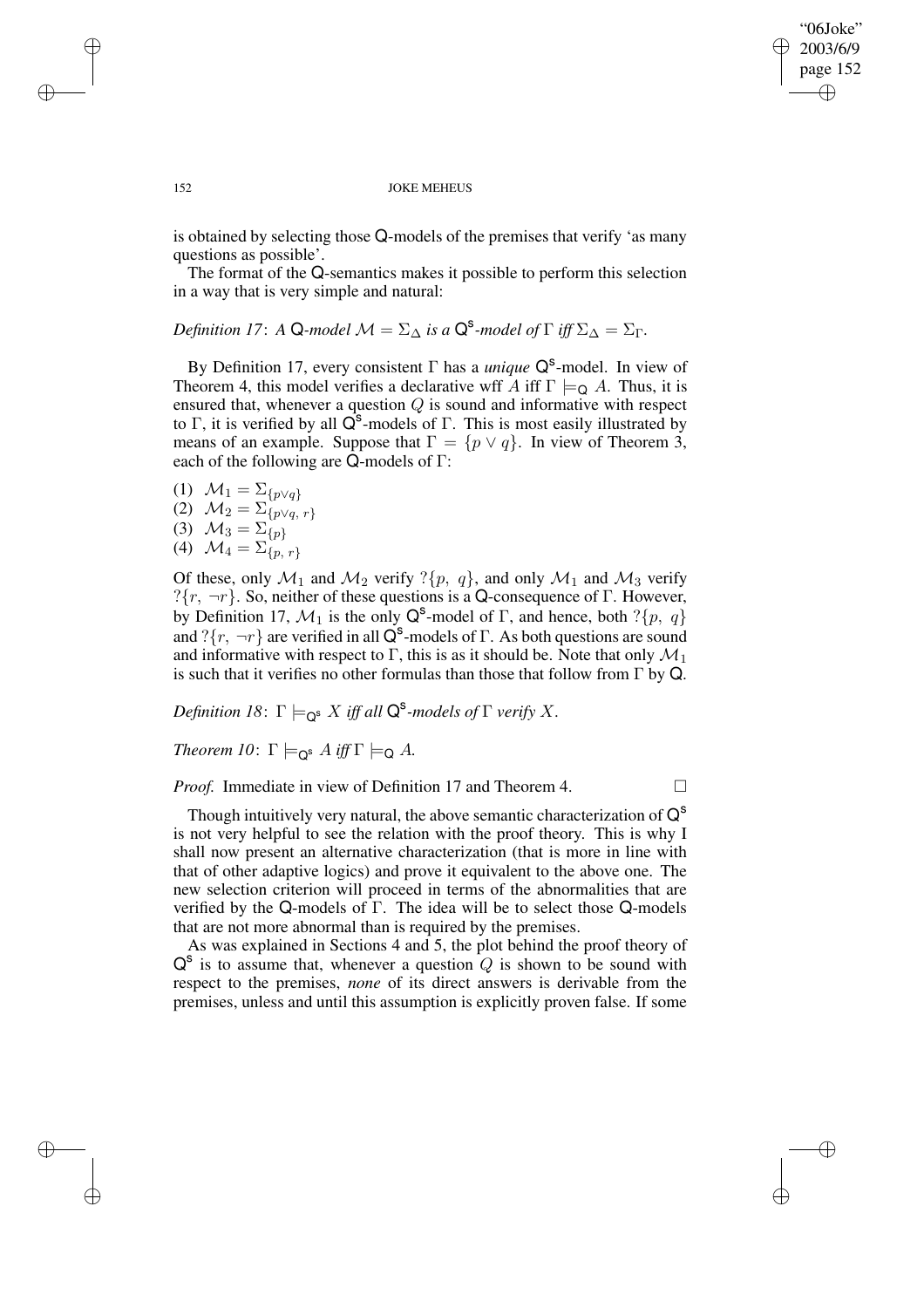✐

✐

✐

question Q is sound with respect to Γ, but one of its direct answers A is derived at some stage of the proof, then  $A$  is considered as an abnormality with respect to  $\Gamma$  at that stage of the proof. Hence, in view of the fact that  $?{A, \neg A}$  is sound with respect to any set of premises, the set  $Ab<sup>s</sup>(\Gamma)$ simply consists of all declarative wffs that occur in the proof at stage s.

In order to capture this plot in the semantics, I shall proceed in two steps. First, I shall show that the above characterization of what counts as an abnormality is a simplified one, and present a more accurate characterization. Next, I shall show that the simplified version is harmless and moreover needed for a realistic proof theory.

As mentioned above, the term "abnormality" refers to the fact that some assumption, that is considered as desirable with respect to the application context at issue, is violated. At first sight, the assumption for the present application context seems to be that, if a question is sound with respect to the premises, it is informative with respect to them. This, however, is too crude. Questions that have a tautology among their direct answers, are necessarily sound with respect to every premise set  $\Gamma$ , but cannot be informative with respect to any of these. Hence, the correct assumption is that, if a question is sound with respect to the premises, and none of its direct answers is a tautology, then it is informative with respect to them.

In line with this, the set of abnormalities that are unavoidable with respect to  $\Gamma$  is defined as:

*Definition* 19:  $Ab(\Gamma) = \{A \in \mathcal{W} \mid \Gamma \models_{\Omega} A; \nvDash_{\Omega} A\}.$ 

and the 'abnormal part' of a model (the abnormalities verified by the model) as:

# *Definition* 20:  $Ab(\mathcal{M}) = \{A \in \mathcal{W} \mid \mathcal{M} \text{ verifies } A; \nvDash_{\Omega} A\}.$

In view of these two definitions, a criterion can be defined to select those models that are "as normal as possible". In all adaptive logics, this selection is based on a 'strategy' that disambiguates the ambiguous phrase "as normal as possible". In this case, the selection can adequately be based on the so-called Simple Strategy. According to this strategy, a formula behaves abnormally just in case it is derivable from the premises;<sup>15</sup> models that verify no other abnormalities than those derivable from the premises are called, by lack of a better term, "Simply All Right":

<sup>15</sup> In most other adaptive logics, the phenomenon of 'connected abnormalities' leads to a slightly more complicated definition of what counts as an abnormality. For a discussion of the different strategies that are used in the design of adaptive logics, see [4].

*"06Joke" 2003/6/9 page 153*

✐

✐

✐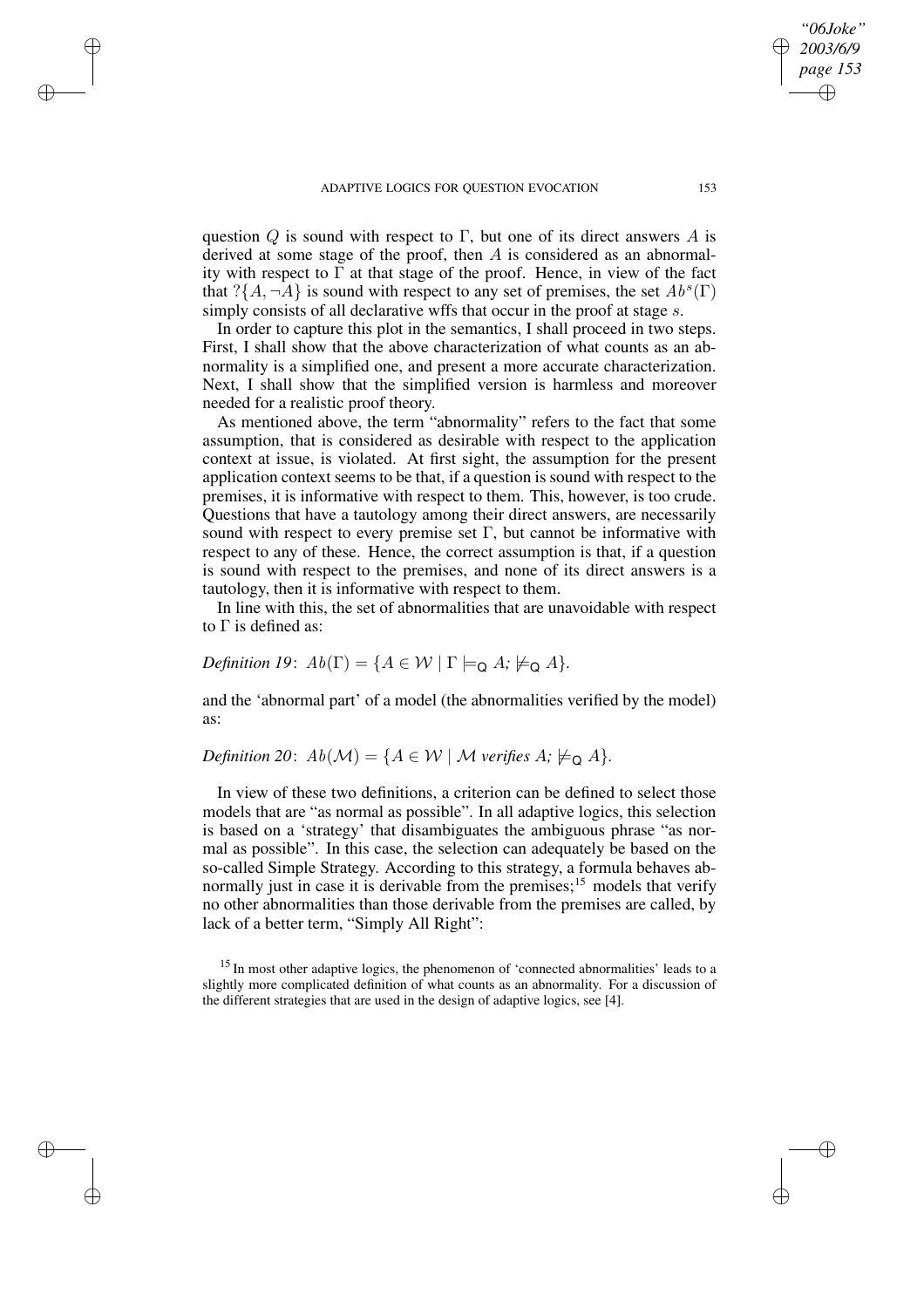✐

### 154 JOKE MEHEUS

*Definition 21*: *A* Q*-model* M *of* Γ *is* Simply All Right *with respect to* Γ *iff*  $Ab(\mathcal{M}) = Ab(\Gamma)$ .

To see how this alternative selection of the adaptive models works, consider again (1)–(4). In view of Definition 19,  $Ab({p \vee q})$  consists of all Q-consequences of  $\{p \lor q\}$  that are not Q-valid. Hence, in view of Definitions 20 and 21,  $\mathcal{M}_2$  is not Simply All Right with respect to  $\{p \lor q\}$ :  $r \in Ab(\mathcal{M}_2)$ , but  $r \notin Ab({p \lor q})$ . For analogous reasons, also  $\mathcal{M}_3$  and  $\mathcal{M}_4$  are not selected as adaptive models.

I now show that the selection based on the Simple Strategy is equivalent to the selection obtained in view of Definition 17.

*Lemma 1*: *For any*  $M = \Sigma_{\Delta}$ ,  $Ab(M) = Ab(\Delta)$ .

*Proof.* Immediate in view of Definition 20, Theorems 4 and 6, and Definition 19.

*Theorem 11*: *A* Q*-model* M *is a* Q s *-model of* Γ *iff it is Simply All Right with respect to* Γ*.*

*Proof.* For the left-right direction, suppose that  $\mathcal{M} = \Sigma_{\Delta}$  is a Q<sup>s</sup>-model of Γ. In view of Definition 17,  $\Sigma_{\Delta} = \Sigma_{\Gamma}$ . Hence, in view of Lemma 1,  $Ab(\mathcal{M})=Ab(\Gamma).$ 

For the right-left direction, suppose that  $M = \Sigma_{\Delta}$  is a Q-model such that  $Ab(\mathcal{M}) = Ab(\Gamma)$ . Hence, in view of Definitions 19 and 20, M verifies A iff  $\Gamma \models_{\mathsf{Q}} A$ . But then, in view of Theorem 4,  $\Sigma_{\Delta}$  verifies A iff  $\Sigma_{\Gamma}$  verifies A. It follows that  $\Sigma_{\Delta} = \Sigma_{\Gamma}$ , and hence, in view of Definition 17, that M is  $a \, \mathbf{Q}^{\mathbf{s}}$ -model of Γ.

The semantics characterized by Definitions 19–21 is best in line with how abnormalities are usually defined within an adaptive logic. However, as Qvalid wffs are verified in all Q-models, the following definitions lead to exactly the same selection:

*Definition* 22:  $Ab^{\dagger}(\mathcal{M}) = \{A \in \mathcal{W} \mid \mathcal{M} \text{ verifies } A\}.$ 

*Definition* 23:  $Ab^{\dagger}(\Gamma) = \{A \in \mathcal{W} \mid \Gamma \models_{\mathsf{Q}} A\}.$ 

*Definition 24*: *A* Q*-model* M *of* Γ *is Simply All Right with respect to* Γ *iff*  $Ab^{\dagger}(\mathcal{M}) = Ab^{\dagger}(\Gamma).$ 

The semantic characterization given by these definitions is the one that is closest to the proof theory. The reason why the proof theory is based on this

 $\rightarrow$ 

 $\rightarrow$ 

✐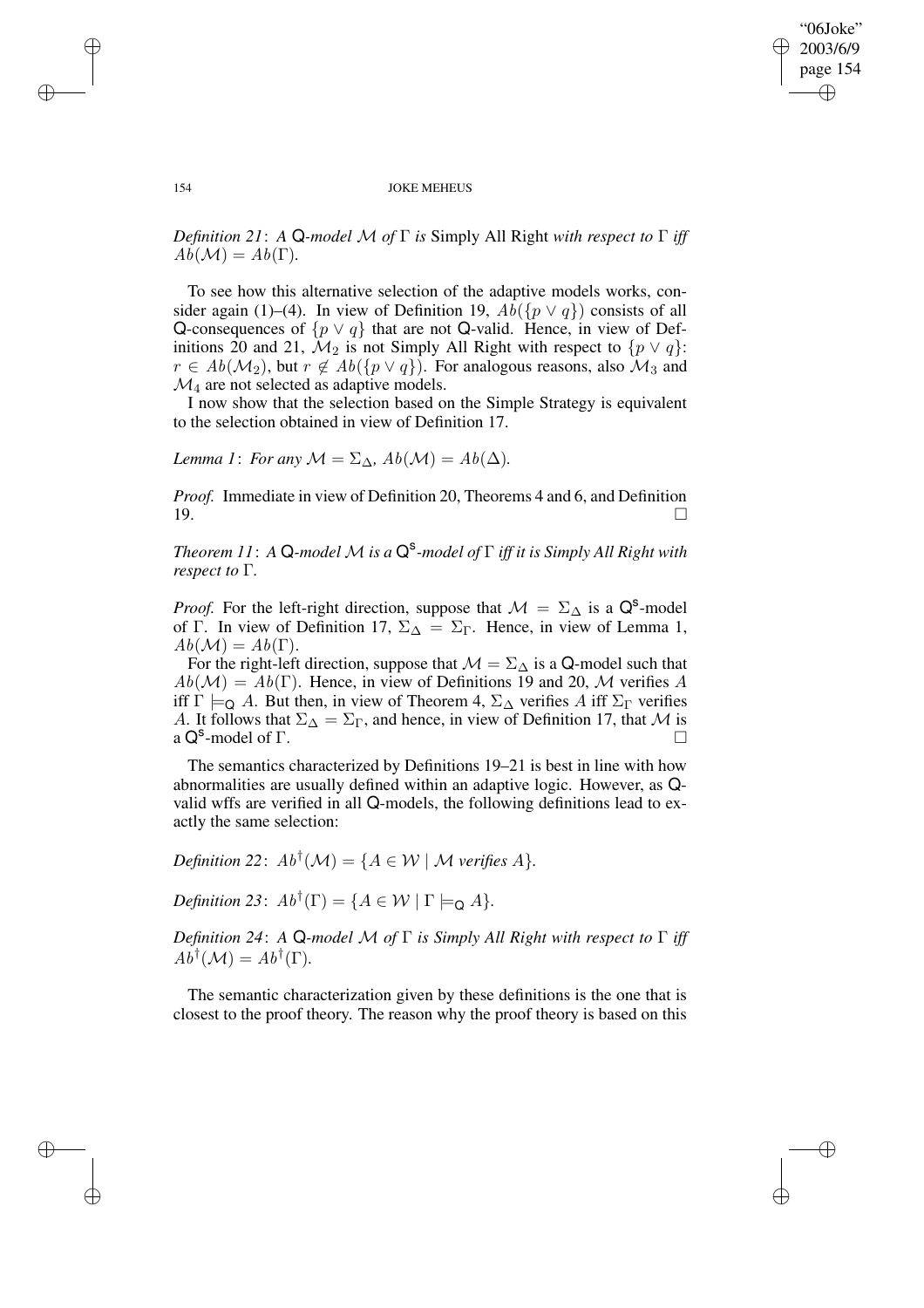simplified interpretation of an abnormality is that it should be possible to write down, by means of RC, a question that has one or more tautologies as direct answers. If the latter were not allowed, the applicability of RC would become undecidable.

I now show that the proof theory of  $Q^s$  is sound and complete with respect to its semantics.

# *Theorem 12*:  $\Gamma \vdash_{\mathsf{Q}^{\mathsf{s}}} X$  *iff*  $\Gamma \models_{\mathsf{Q}^{\mathsf{s}}} X$ .

 $\rightarrow$ 

 $\rightarrow$ 

✐

✐

*Proof.* In view of Theorems 1, 9 and 10, the theorem obviously holds true if  $X \in \mathcal{W}$ . So, I only have to consider the case where  $X \in \mathcal{Q}$ .

For the left-right direction, suppose that the antecedent holds true for some  $Q \in \mathcal{Q}$ . It follows, from Theorem 2 and 9, that  $\Gamma \models_{\mathsf{Q}} \pi(Q)$ , and that, for every  $A \in dQ$ ,  $\Gamma \not\models_{\mathsf{Q}} A$ . But then, in view of Theorem 4 and C2,  $\Sigma_{\Gamma}$  verifies Q. Hence, in view of Definition 17,  $\Gamma \models_{\mathsf{Q}^{\mathsf{s}}} Q$ .

For the right-left direction, suppose that  $\Gamma \models_{\mathsf{Q}^s} Q$ . It follows, from Definition 17 and C2, that  $\Sigma_{\Gamma}$  verifies  $\pi(Q)$ , and falsifies every  $A \in dQ$ . But then, in view of Theorems 4 and 6,  $\Gamma \models_Q \pi(Q)$ , and, for every  $A \in dQ$ ,  $\Gamma \not\models \sim A$ . Hence in view of Theorems 2 and 9,  $\Gamma \models_{\infty} Q$  $\Gamma \not\models_{\mathsf{Q}} A$ . Hence, in view of Theorems 2 and 9,  $\Gamma \vdash_{\mathsf{Q}^s} Q$ .

## 8. *How It All Fits in the Adaptive Logics Frame*

Readers familiar with adaptive logics will have noted that the presentation of Q<sup>s</sup> does not completely follow the standard scheme. In this section, I shall show that  $Q^s$  nevertheless is a 'decent' adaptive logic, that satisfies all the conditions for adaptive logics discussed in [4]. The motivation for doing so is that, for systems that satisfy these conditions, the results from [4] enable one to prove, in an almost automatic way, a whole series of rather fundamental properties.<sup>16</sup>

In line with the requirements from [4], it should be possible to characterize an adaptive logic (AL) by a triple: a lower limit logic, a set of abnormalities and a strategy. As for the strategy, the only condition from [4] is that it should be one of the 'standard' ones, such as the Simple Strategy.<sup>17</sup>

The lower limit logic (LLL) should be monotonic and compact, and such that  $Cn_{\text{LLL}}(\Gamma)$  is the intersection of all sets  $\{A \mid \Gamma \cup \Delta \vdash_{\text{AL}} A\}$  in which  $\Delta$  is

<sup>16</sup> The conditions have been shown to be satisfied by all adaptive logics developed by the 'Ghent group' — see http://logica.rug.ac.be/adlog/albib.html for an overview of the logics developed by this group.

<sup>17</sup> The two other standard strategies are the so-called Reliability Strategy and the Minimal Abnormality Strategy.

"06Joke" 2003/6/9 page 155

✐

✐

✐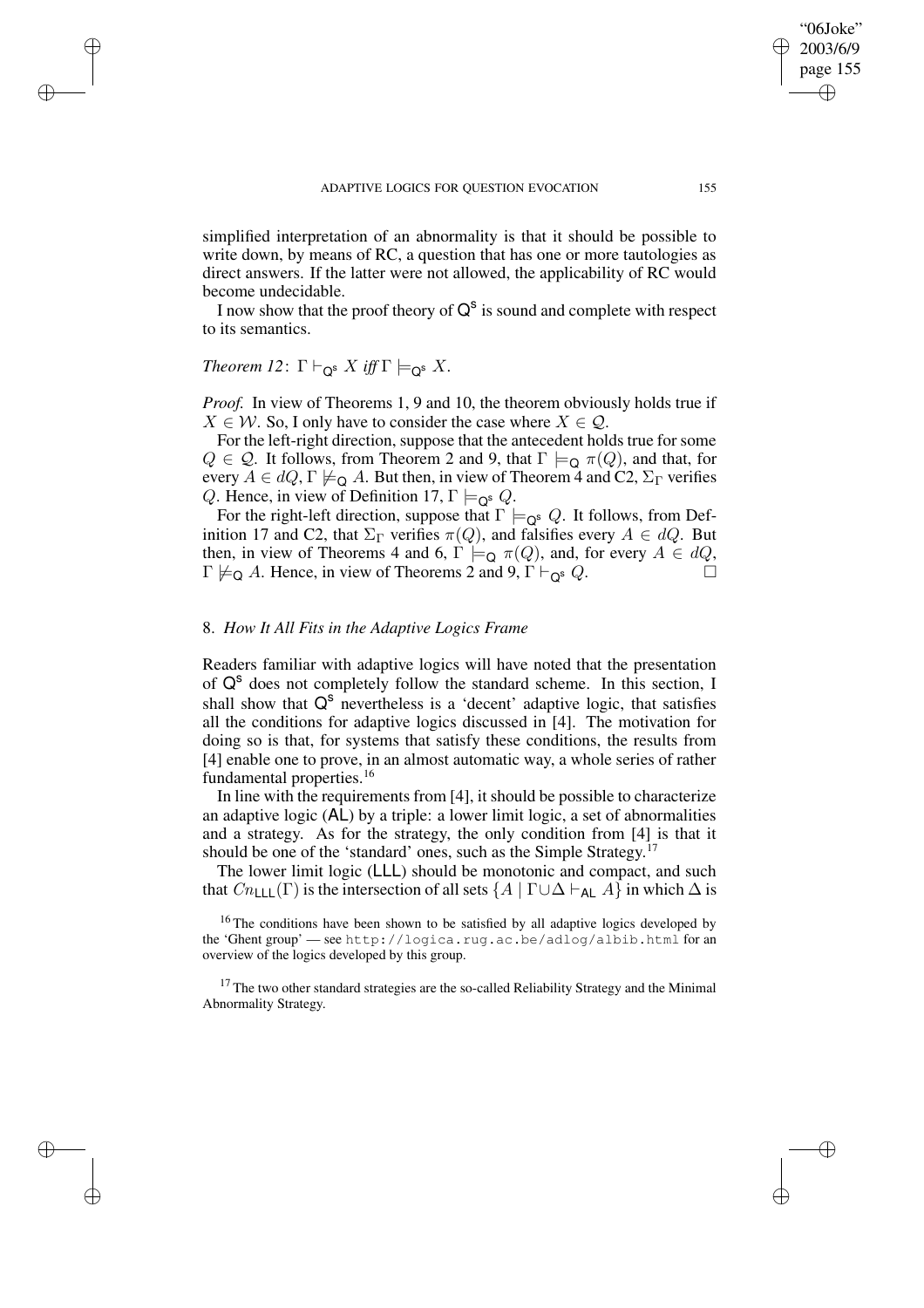"06Joke" 2003/6/9 page 156 ✐ ✐

✐

✐

### 156 JOKE MEHEUS

a subset of W (the set of all closed formulas of the language). From a proof theoretic point of view, the lower limit logic defines the rules of inference that are unconditionally valid. From a semantic point of view, it provides the models from which the adaptive models of  $\Gamma$  are selected.

In the case of  $Q^s$ , the lower limit logic is Q. It is easily observed that Q satisfies the above conditions: it is monotonic and compact (as it is equivalent to CL), and whatever is derivable from  $\Gamma$  by Q is derivable from any (declarative) extension of  $\Gamma$  by  $Q^s$  (in view of the rule RU and the marking condition).<sup>18</sup> It follows, as it should, that  $Cn_{\mathbf{Q}}(\Gamma) \subseteq Cn_{\mathbf{Q}^{\mathbf{s}}}(\Gamma)$ .

An important constraint for the set of abnormalities is that extending the lower limit logic with the requirement that no abnormality is logically possible should result in a monotonic logic. Thus, if one eliminates, from the lower limit logic models, all models that verify some abnormality, the resulting models should define a logic that satisfies the monotonicity requirement. The logic thus obtained is called the *upper limit logic*, and turns any abnormal set of premises into the trivial set.

In  $Q^s$ , any declarative wff that is not  $Q$ -valid counts as an abnormality. Hence, the logic obtained by eliminating all Q-models that verify some abnormality has only one model, namely  $\Sigma_{\emptyset}$ . This logic, let us call it  $Q^+$ , is monotonic and has indeed the property that, whenever  $\Gamma$  is abnormal (that is, in this case, contains declarative wffs that are not Q-valid),  $Cn_{\mathbf{Q}^+}(\Gamma)$  is trivial.

As is usual for adaptive logics,  $Q^+$  defines the 'normal situation'. In this case, the normal situation is that, whenever a question  $Q$  is sound with respect to a premise set  $\Gamma$  and moreover does not contain any tautologies as direct answers, then  $Q$  is informative with respect to  $\Gamma$ . Obviously, this situation only occurs if the premise set  $\Gamma$  is empty or all its members are Q-valid: if Γ contains some wff A that is not Q-valid, then  $\{A, \neg A\}$  is not informative with respect to  $\Gamma$ , and hence, at least one question, that is sound with respect to Γ and has no tautologies as direct answers, is 'blocked'.

It is easily observed that, if the premise set is normal,  $Q^s$  delivers the same consequences as its upper limit logic  $Q^+$ . If it is abnormal, then  $Q^s$ delivers less consequences than  $Q^+$  (as the latter leads to triviality), but more consequences than its lower limit logic Q. All this is as it should be.

The only remaining condition from [4] is that it should be possible to express, in the language of the lower limit logic, that a formula behaves normally and that a formula behaves abnormally. This condition is not satisfied in the case of  $Q^s$ . In the next section, however, I shall show how, by slightly

 $\rightarrow$ 

 $\rightarrow$ 

✐

<sup>18</sup> The only difference is that, in the case of Q, it does not make sense to consider *all* extensions of  $\Gamma$ . This, however, is related to the fact that I defined Q and  $Q^s$  in such a way that only declarative wffs can be included in the premise set.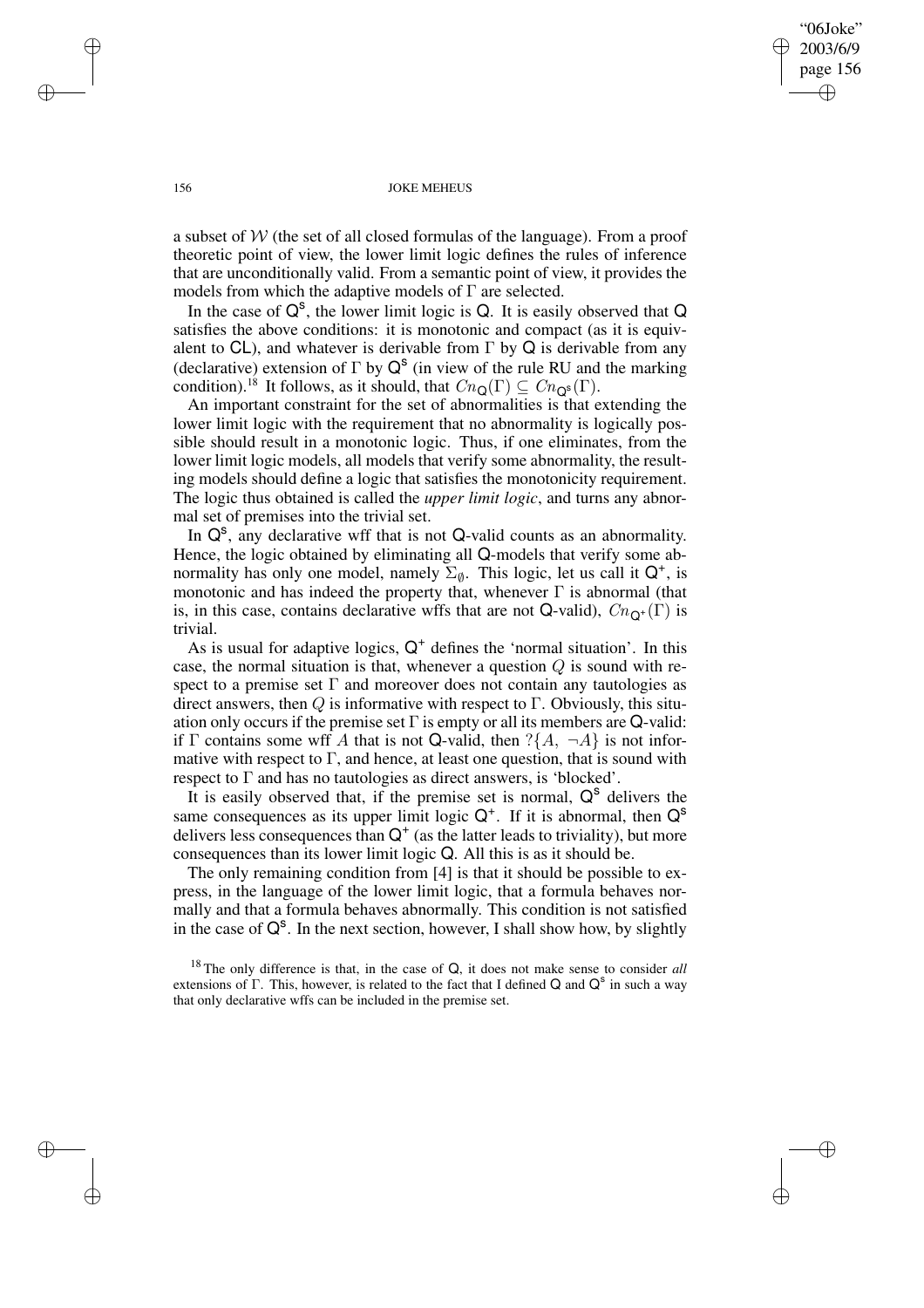### ADAPTIVE LOGICS FOR OUESTION EVOCATION 157

enriching the language of Q, a system can be defined that satisfies also this condition, and that moreover, for any premise set  $\Gamma$ , leads to the same set of erotetic conclusions as  $Q^s$ . An advantage of this alternative system, I shall call it  $Q^{ms}$ , is that its proof theory can be formulated in the usual format of adaptive logics. We shall also see, however, that the logic  $Q^{ms}$  provides a deeper insight in the evocation of questions, and hence, that it is interesting in itself.<sup>19</sup> As the system is presented in detail in [8], I shall only discuss its main features here and refer to [8] for the meta-proofs.

# 9. *The Adaptive Logic* Q ms

 $\rightarrow$ 

 $\rightarrow$ 

✐

✐

Suppose that we extend the language of Q with the operators " $\Box$ " and " $\Diamond$ ". For the application under consideration, " $\Box A$ " can be read as "it is the case that A" and " $\Diamond A$ " as "maybe it is the case that A". In line with this intuitive interpretation, it seems natural to reinterpret premises by means of  $\square$ , and thus to define, from a premise set  $\Gamma$ , a set  $\Gamma^{\square} = {\square}A \mid A \in \Gamma$ .

Suppose further that we use the new operators to formulate the conditions under which a question, say ? $\{p, q\}$ , should be derivable from a set  $\Gamma^{\square}$ . Soundness seems straightforward: ? $\{p, q\}$  is sound iff " $p \lor q$  is the case", and hence, in our extended language iff  $\Box(p\lor q)$  is true. But also informativeness can be expressed in a very natural way:  $?\{p, q\}$  is informative iff it is neither established that  $p$  is the case nor that  $q$  is the case. What this comes to is that, for all one knows,  $\neg p$  as well as  $\neg q$  could be the case, or expressed in our extended language, that both  $\Diamond \neg p$  and  $\Diamond \neg q$  are true.

In line with all this, it seems natural to suggest that a question  $Q$  is evoked from  $\Gamma^{\square}$  iff (i)  $\square \pi(Q)$  is derivable from  $\widetilde{\Gamma^{\square}}$ , and (ii) for every  $A \in dQ$ ,  $\diamondsuit \neg A$  is derivable from it. It is easily observed what this comes to in the case of questions with a finite set of direct answers. However, also the case of questions with an infinite set of direct answers now becomes extremely simple. For instance, a question of the form  $(i\alpha)A(\alpha)$  can be said to be evoked from  $\Gamma^{\square}$  iff  $\square(\exists \alpha)A(\alpha)$  as well as  $(\forall \alpha) \Diamond \neg A(\alpha)$  is derivable from it.

At this point, some readers may get worried. The reason for their worry is best illustrated by means of an example. Suppose that  $\Gamma = \{p \lor q\}$ . In that case,  $?\{p, q\}$  should be evoked by it. But, not even S5 enables one to derive  $\Diamond \neg p \land \Diamond \neg q$  from  $\Box (p \lor q)$ . I shall now show, however, that the adaptive logic ✐

"06Joke" 2003/6/9 page 157

✐

✐

<sup>&</sup>lt;sup>19</sup> The reason why I nevertheless first presented the logic  $Q^s$  is that it seems to be a very basic and natural system.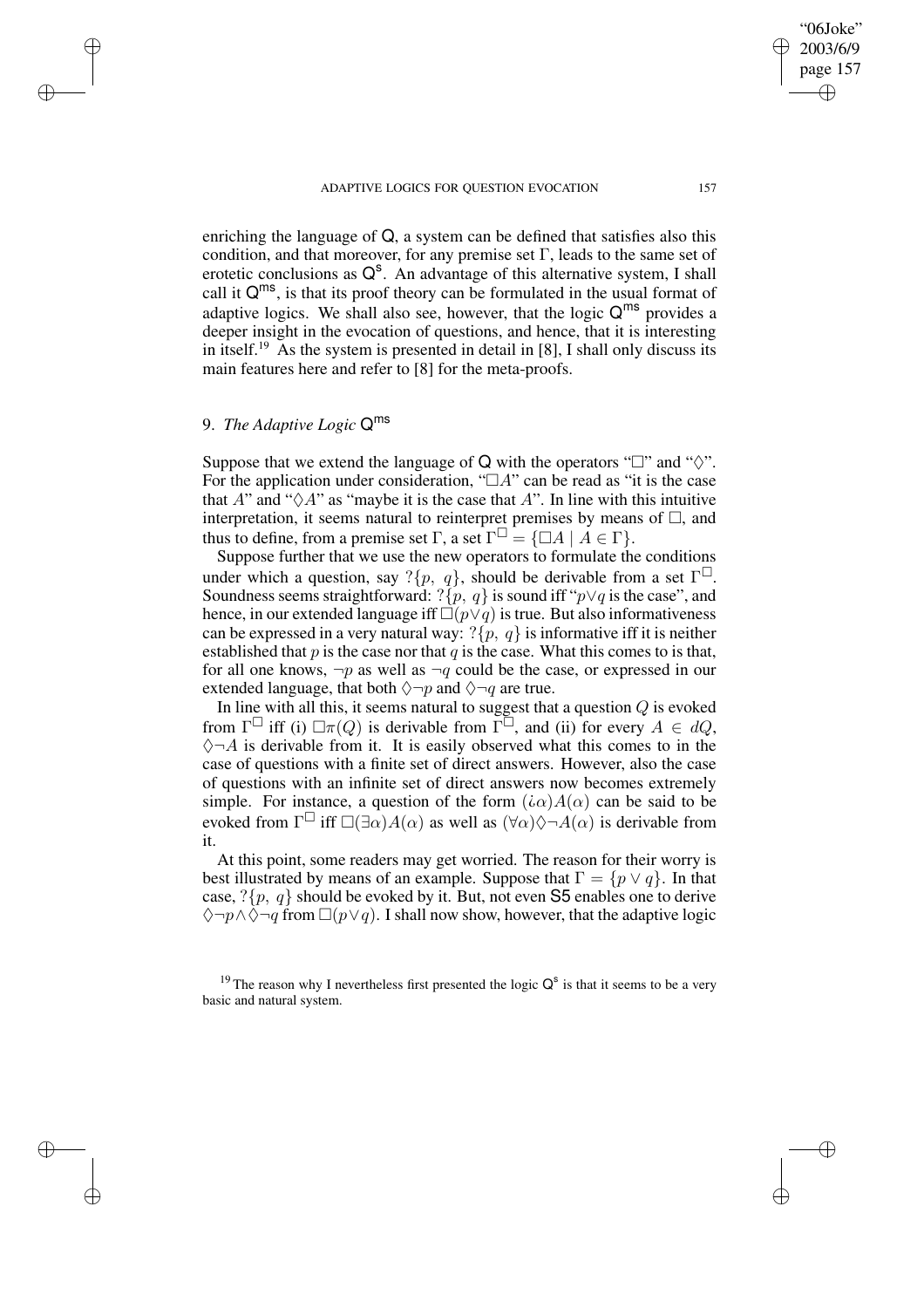*"06Joke" 2003/6/9 page 158* ✐ ✐

✐

✐

#### 158 JOKE MEHEUS

 $Q^{ms}$  leads to the desired result.<sup>20</sup> In order to present  $Q^{ms}$ , I shall rely on the typical elements of adaptive logics presented in the previous section — for motivations and further clarifications, I refer to [8]. In line with the intuitions from the beginning of this section, the logic  $Q^{m\tilde{s}}$  will only be defined for sets of premises of the form  $\Gamma^{\square}$ .

The lower limit logic of  $Q^{ms}$  is an erotetic extension of (the  $\omega$ -complete fragment of) S5, and is called  $Q^m$ . Its language,  $\mathcal{L}^{MQ}$ , is obtained by extending  $\mathcal{L}^Q$  with the modal operators " $\Box$ " and " $\Diamond$ ". The logic itself is obtained by extending S5 with the following definitions:

D1 
$$
\{A_1, ..., A_n\}
$$
 =<sub>df</sub>  $\Box(A_1 \lor ... \lor A_n) \land (\Diamond \neg A_1 \land ... \land \Diamond \neg A_n)$   
D2  $(i\alpha)A(\alpha) =_{df} \Box(\exists \alpha)A(\alpha) \land (\forall \alpha) \Diamond \neg A(\alpha)$ 

As before, the set  $\mathcal F$  refers to the (open and closed) formulas of the (nonmodal) language  $\mathcal{L}^Q$ . Where  $A \in \mathcal{F}$ ,  $\exists \Box A$  abbreviates  $\Box A$  preceded by a (possibly empty) sequence of existential quantifiers over the variables free in  $\Box A$ . The set of abnormalities of  $Q^{ms}$  is defined as  $\Omega = \{ \exists \Box A \mid A \in \mathcal{F} \}.$ 

Given the lower limit logic and the set of abnormalities  $\Omega$ , the definition of the upper limit logic is straightforward. It is the logic, call it  $Q^{m+}$ , obtained by eliminating, from the lower limit logic models, all models that verify some member of  $\Omega$ . Syntactically,  $Q^{m+}$  is obtained by extending  $Q^m$  with the rule "If  $\forall_{\mathsf{Q}^{\mathsf{m}}} \neg A$ , then  $\vdash_{\mathsf{Q}^{\mathsf{m}+}} \Diamond A$ .<sup>21</sup>

As is the case for all adaptive logics, the semantics of  $Q^{ms}$  is obtained by selecting those lower limit logic models of the premises that are "not more abnormal than is necessary in view of the premises". To define the selection criterion, I first define the abnormal part of a  $Q^m$ -model:<sup>22</sup>

*Definition* 25:  $Ab^{\dagger}(\mathcal{M}) = {\exists \Box A \mid \mathcal{M} \text{ verifies } \exists \Box A}.$ 

and the set of abnormalities that are unavoidable in view of  $\Gamma^{\Box}$ :

<sup>20</sup> The logic  $Q^{ms}$  is very similar to the logic of compatibility presented in [5]. Actually, this is not surprising. As a sentence A is compatible with a set of premises  $\Gamma$  iff  $\Gamma \not\vdash A$ , a question  $Q$  is informative with respect to a set  $\Gamma$  iff the negation of each member of  $dQ$ is compatible with Γ. The logic of compatibility presented in [5] enables one to derive  $\Diamond A$ from  $\overline{\Gamma}^{\square}$  whenever A is compatible with  $\Gamma$ . This property is shared by  $\mathsf{Q}^{\mathsf{ms}}$ .

<sup>21</sup> See [8] for a semantic characterization of  $Q^{m+}$ .

<sup>22</sup> The semantics for  $Q^{ms}$  may be characterized in different ways, each of which is analogous to one of the characterizations of the  $Q^s$ -semantics. Here, I immediately present the simplified characterization, because this is most helpful in view of the proof theory.

 $\rightarrow$ 

 $\rightarrow$ 

✐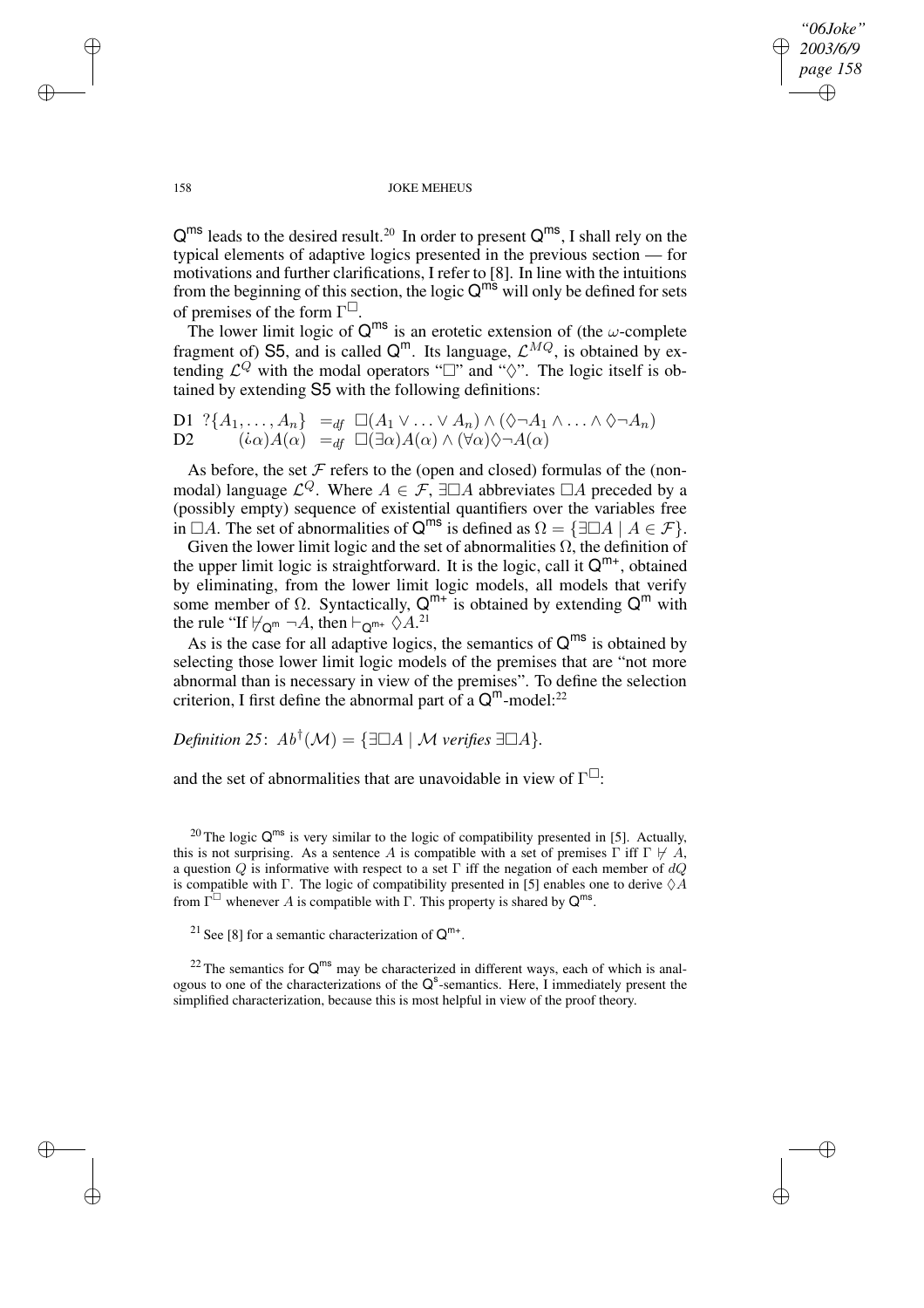ADAPTIVE LOGICS FOR OUESTION EVOCATION 159

 $Definition\ 26\colon \ Ab^\dagger(\Gamma^\square) = \{\exists \square A \mid \Gamma^\square \models_{\mathsf{Q}^{\mathsf{m}}} \exists \square A\}.$ 

 $\rightarrow$ 

 $\rightarrow$ 

✐

✐

Next, I use the Simple Strategy to interpret the phrase "not more abnormal than necessary":

*Definition 27*: *A* Q <sup>m</sup>*-model* M *is Simply All Right with respect to* Γ *iff*  $A\ddot{b}^{\dagger}(\mathcal{M}) = A b^{\dagger}(\Gamma^{\square}).$ 

and define the consequence relation with respect to the selected models:

 $D$ efinition 28:  $\ \Gamma^\square \models_{\mathsf{Q}^{\mathsf{m}\mathsf{s}}} X$  iff all  $\mathsf{Q}^\mathsf{m}\text{-models}$  that are Simply All Right with *respect to*  $\Gamma^{\square}$  *verify*  $\widetilde{X}$ *.* 

The following theorem shows that  $Q^{ms}$  adequately captures the intuitions from the beginning of this section — its proof is presented in [8]. Where  $A \in$ F, an expression of the form  $\forall \Diamond A$  abbreviates A preceded by a (possibly empty) sequence of universal quantifiers over the variables free in A.

$$
\textit{Theorem 13}: \ \Gamma^\square \models_{\mathsf{Q}^{\mathsf{ms}}}\forall \Diamond A\ \textit{iff} \ (\Gamma^\square \not\models_{\mathsf{Q}^{\mathsf{m}}} \exists \square \neg A\ \textit{or} \ \Gamma^\square \models_{\mathsf{Q}^{\mathsf{m}}} \square \bot).
$$

As mentioned in the previous section, the extended language of  $Q^m$  enables one to express that a formula behaves abnormally. As I shall now show, this leads to a very general and insightful formulation of the proof theory.

Let  $Dab(\Delta)$  refer to  $\bigvee(\Delta)$ , in which  $\Delta \subseteq \Omega$  — intuitively,  $Dab(\Delta)$  stands for a disjunction of abnormalities. The motor behind the proof theory of  $Q^{ms}$ is the following theorem — I refer to [8] for its proof:<sup>23</sup>

*Theorem 14:*  $A_1, \ldots, A_n \vdash_{\mathsf{Q}^{m+}} B$  *if and only if there is a finite*  $\Delta$  *such that*  $A_1, \ldots, A_n \vdash_{\mathsf{Q}^m} B \vee \mathit{Dab}(\mathsf{\Delta})$ . (*Derivability Adjustment Theorem.*)

Theorem 14 warrants that, if B is  $Q^{m+}$ -derivable from  $A_1, \ldots, A_n$ , then B is  $Q^m$ -derivable from  $A_1, \ldots, A_n$  or certain formulas behave abnormally with respect to  $A_1, \ldots, A_n$  (remember that  $Dab(\Delta)$  is a disjunction of abnormalities). This naturally suggests that, in the dynamic proofs, we derive B from  $A_1, \ldots, A_n$ , on the condition that no member of  $\Delta$  behaves abnormally. The following pairs of examples illustrate Theorem 14:

 $^{23}$  It can be shown that the language of Q is too poor to formulate the analogue of this theorem.

"06Joke" 2003/6/9 page 159

✐

✐

✐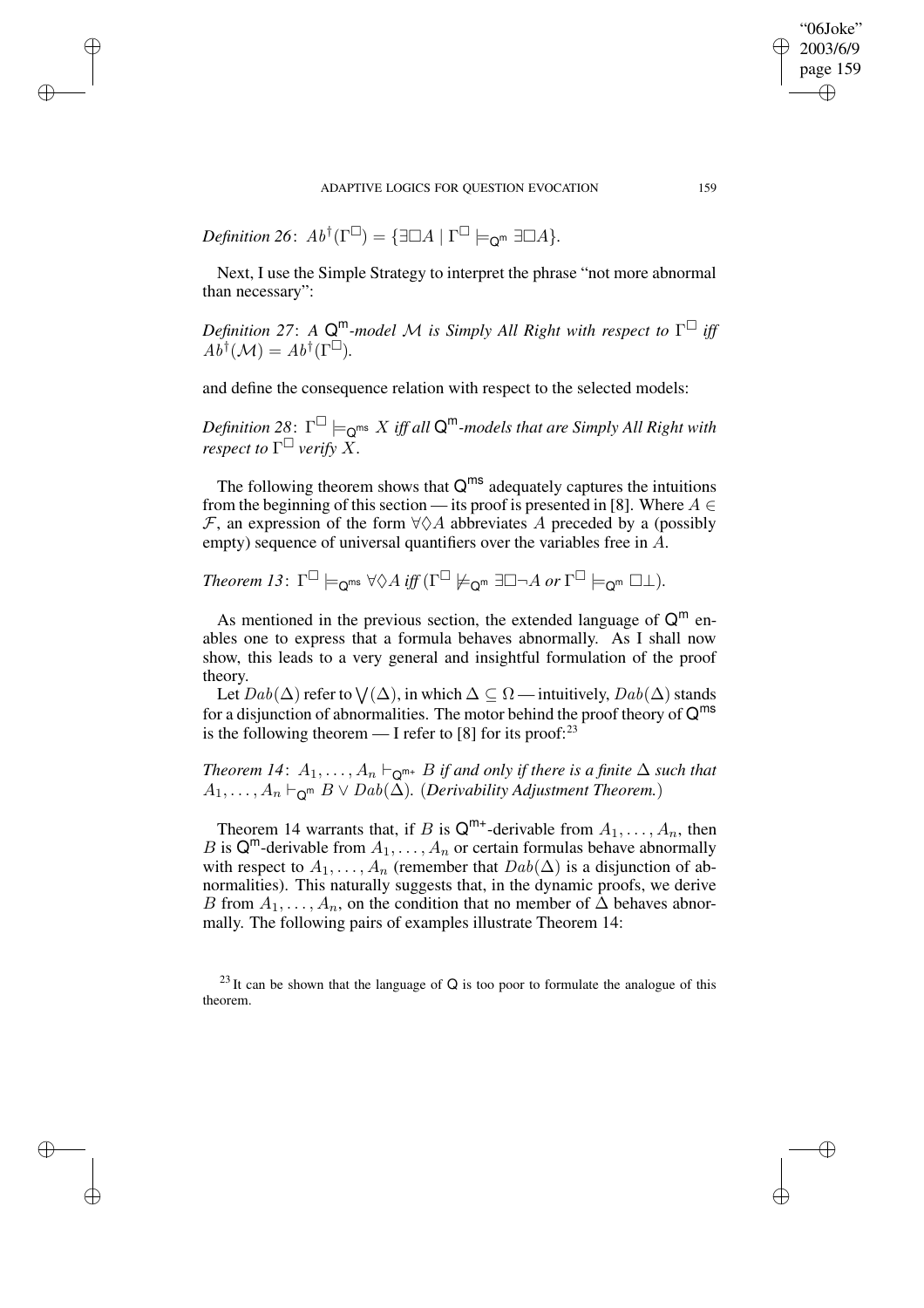160 JOKE MEHEUS

"06Joke" 2003/6/9 page 160

✐

✐

✐

✐

(5)  $\vdash_{\mathsf{Q}^{m+}} \Diamond \neg p \land \Diamond \neg q$ (6)  $\vdash_{\mathsf{Q}^{\mathsf{m}}} (\Diamond \neg p \land \Diamond \neg q) \lor (\Box p \lor \Box q)$ (7)  $\vdash_{\mathsf{Q}^{\mathsf{m}\text{-}}}\ (\forall x)\Diamond Px$ (8)  $\vdash_{\mathsf{Q}^{\mathsf{m}}} (\forall x) \Diamond Px \lor (\exists x) \Box \neg Px$ (9)  $\Box(p \vee \neg p) \vdash_{\mathbf{Q}^{m+}} \Diamond p \wedge \Diamond \neg p$ (10)  $\Box(p \vee \neg p) \vdash_{\mathsf{Q}^{\mathsf{m}}} (\Diamond p \land \Diamond \neg p) \vee (\Box \neg p \vee \Box p)$  $(11)$   $\Box p \vdash_{\mathsf{Q}^{m+}} \Box \bot$ (12)  $\Box p \vdash_{\mathsf{Q}^{\mathsf{m}}} \Box \bot \lor \Box p$ 

The last pair may at first sight seem surprising. Remember, however, that  $Q^{m+}$  leads to triviality whenever it is applied to wffs that are not  $Q^m$ -valid. In the dynamic proofs, cases like  $(11)$ – $(12)$  do not lead to unwanted results. Indeed, whenever  $A \vee Dab(\Delta)$  is derivable from the premises (by  $Q^m$ ), it is allowed that A is added to the proof, but only *on the condition* that all members of  $\Delta$  behave normally. Hence, although  $\Box \bot \lor \Box p$  is derivable from  $\Box p$  by  $\mathsf{Q}^{\mathsf{m}}$ ,  $\Box \bot$  can only be added to a proof from  $\Box p$  on the condition that  $\Box p$  behaves normally. As the latter condition is not fulfilled, the marking definition warrants that this line is immediately marked.

Let us now turn to the generic rules that govern  $Q^{ms}$ -proofs from  $\Gamma^{\Box}$ . As the premise rule is as for  $\overline{Q}^s$ , I only list the rules RU and RC:

- RU If  $A_1, \ldots, A_n \vdash_{\mathsf{Q}^m} X$  ( $n \geq 0$ ), and  $A_1, \ldots, A_n$  occur in the proof on the conditions  $\Delta_1, \ldots, \Delta_n$ , then one may add to the proof a line consisting of:
	- (i) the appropriate line number,
	- $(ii) X,$
	- (iii) the line numbers of the  $A_i$ ,
	- (iv) "RU", and
	- (v)  $\Delta_1 \cup ... \cup \Delta_n$ .
- RC If  $A_1, \ldots, A_n \vdash_{\mathsf{Q}^m} B \vee \mathit{Dab}(\Delta_0)$   $(n \geq 0)$ , and  $A_1, \ldots, A_n$  occur in the proof on the conditions  $\Delta_1, \ldots, \Delta_n$ , then one may add to the proof a line consisting of:
	- (i) the appropriate line number,
	- $(ii)$   $B$ ,
	- (iii) the line numbers of the  $A_i$ ,
	- (iv) "RC", and
	- (v)  $\Delta_0 \cup \Delta_1 \cup \ldots \cup \Delta_n$ .

Note that, unlike what was the case for  $Q^s$ , the fifth element of a line is now a set of declarative wffs (the formulas that are supposed to behave normally). Note also that questions are no longer introduced by means of

 $\rightarrow$ 

 $\rightarrow$ 

✐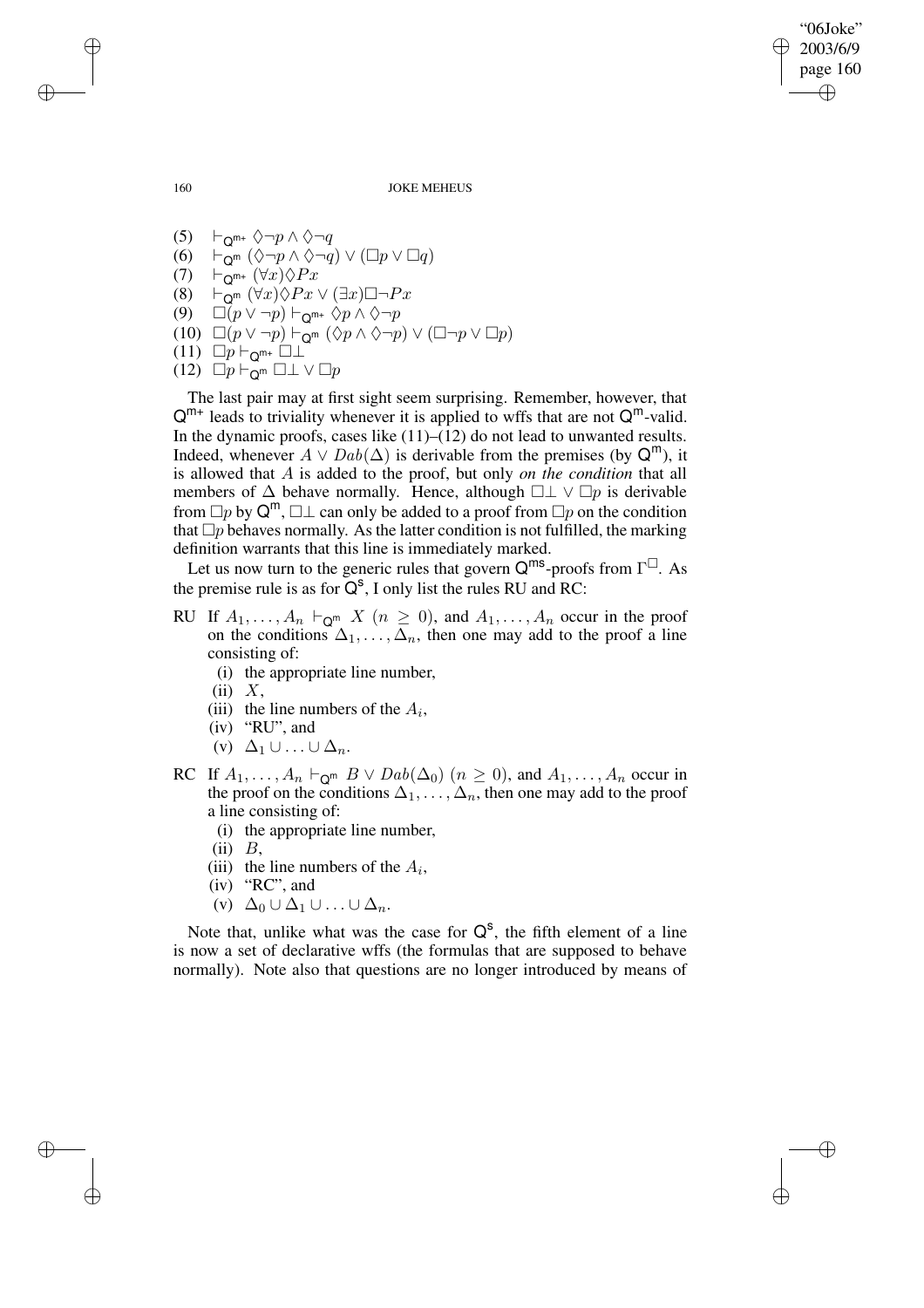$\rightarrow$ 

✐

✐

✐

"06Joke" 2003/6/9 page 161

✐

✐

✐

✐

the rule RC (as was the case for  $Q^s$ ), but can only be derived by means of the rule RU — this is also illustrated by the example below.<sup>24</sup>

In view of the marking definition, I need to define  $Ab^s(\Gamma^{\square})$  — the formulas that behave abnormally at stage s of a proof. As abnormalities should be derivable by  $Q^m$ , it is required that the members of  $Ab^s(\Gamma^{\square})$  are unconditionally derived (that is, on a line the fifth element of which is empty):  $25$ 

*Definition* 29:  $Ab^s(\Gamma^{\square}) = {\exists \square A \mid \exists \square A \text{ is unconditionally derived from}}$ Γ *at stage* s *of the proof*}*.*

As the fifth element of a line is now a set of declarative wffs, the marking definition can be defined in a simpler way than that for  $Q^s$ :

*Definition 30*: *A line* i *that has* ∆ *as its fifth element is marked at stage* s *of*  $a \text{ proof iff } \Delta \cap Ab^s(\Gamma^{\square}) \neq \emptyset.$ 

Derivability at a stage, final derivability, and the consequence relation are defined as for  $Q^s$ :

*Definition 31*: X *is* derived at a stage *in a proof from* Γ *iff* X *is derived on a line that is, at that stage of the proof, not marked.*

*Definition* 32: X *is* finally derived *in a proof from*  $\Gamma^{\square}$  *iff* X *is derived on a line that is not marked, and will not be marked in any further extension of the proof.*

 $D$ efinition 33:  $\Gamma^\square \vdash_{\mathsf{Q}^{\mathsf{ms}}} X$   $(X$  is finally derivable from  $\Gamma^\square$ ) iff  $X$  is finally *derived in a* Q ms *-proof from* Γ *.*

To illustrate the proof theory of  $Q^{ms}$ , I repeat the example from Section 4 in a slightly adjusted form:

| $1 \Box (\exists x)Pxa$              | PREM 0 |  |
|--------------------------------------|--------|--|
| 2 $\Box(\forall x)(Pxa \supset Qxa)$ | PREM 0 |  |
| 3 $\Box Qba$                         | PREM 0 |  |

 $^{24}$  It is possible to define derived conditional rules that allow for the introduction of questions in a more direct way. However, in the present generic format, this would require that I allow for 'mixed' wffs of the form  $Q \vee Da\overline{b}(\Delta)$ .

<sup>25</sup> This was unnecessary in the case of  $Q^s$  — in the proof theory of  $Q^s$  declarative wffs can never be derived on a non-empty condition.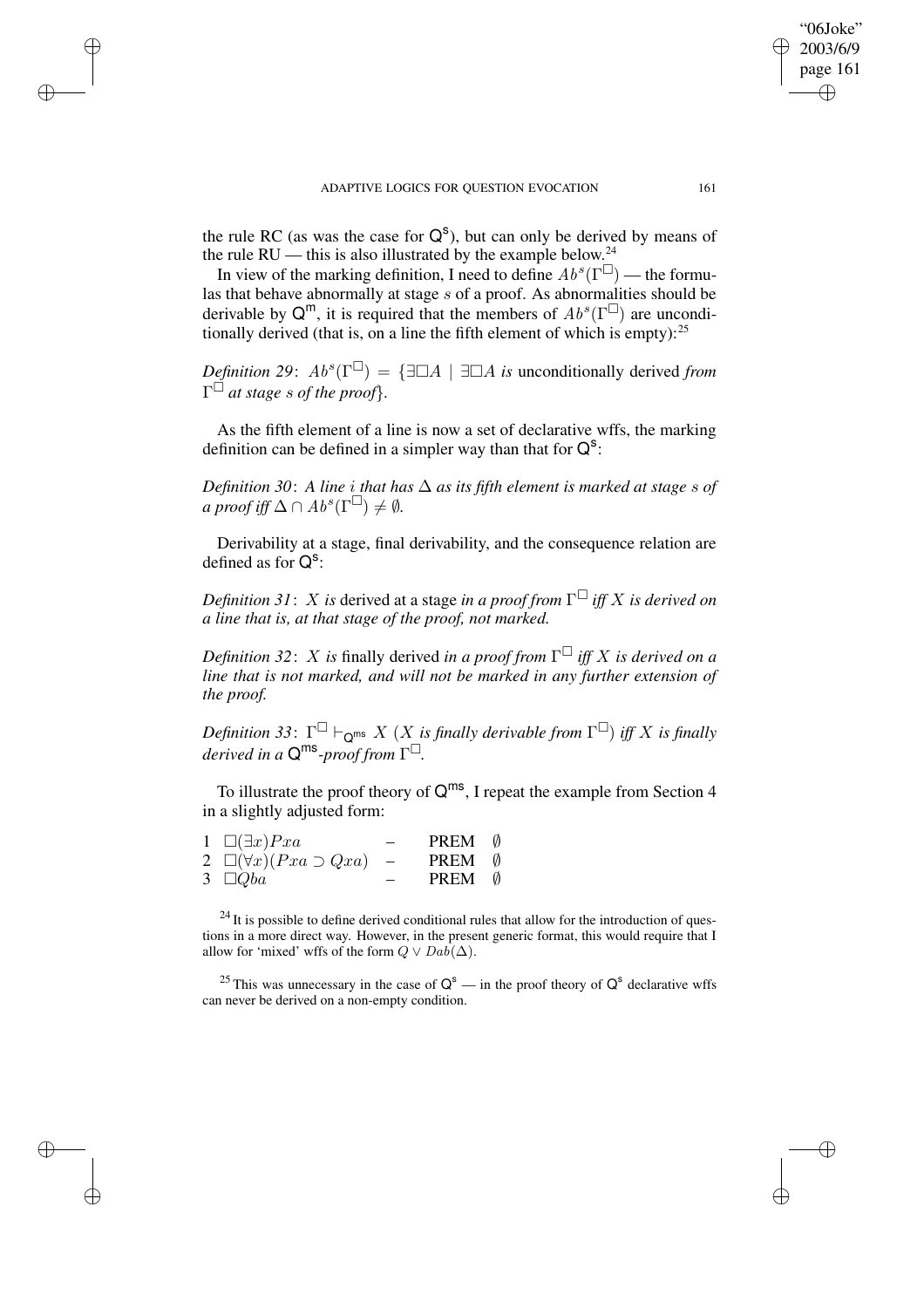✐

### 162 JOKE MEHEUS

| 4 $(\forall x) \Diamond \neg Pxa$ |               | -RC       | $\{\exists x)\Box Pxa\}$                |
|-----------------------------------|---------------|-----------|-----------------------------------------|
| 5 $(ix)Pxa$                       | 1, 4          | <b>RU</b> | $\{\exists x)\Box Pxa\}$                |
| 6 $\square(\exists x)Qxa$         | 1, 2 RU       |           |                                         |
| 7 $(\forall x) \Diamond \neg Qxa$ | $ -$          | RC        | $\{\exists x \} \Box Q xa\} \checkmark$ |
| 8 $(ix)Qxa$                       | 6, 7          | RU        | $\{\exists x \} \Box Qxa\} \checkmark$  |
| 9 $(\exists x)\Box Qxa$           | $\mathcal{F}$ | <b>RU</b> |                                         |

As can be seen from this example, the main difference with the proof format for  $Q^s$  is that questions are derived in an indirect way, namely by first deriving that each of their direct answers may be false (see lines 4 and 7). In view of the simplicity of the premises, it is easily observed that the question on line 5 is finally derived from the premises. Lines 7 and 8 are marked at stage 9 in the proof.

I refer to [8] for the proof that the proof theory of  $Q^{ms}$  is sound and complete with respect to its semantics:

*Theorem 15*:  $\Gamma \vdash_{\mathsf{Q}^{\mathsf{ms}}} X$  *iff*  $\Gamma \models_{\mathsf{Q}^{\mathsf{ms}}} X$ .

As mentioned above, the system  $Q^{ms}$  is not only interesting in itself, but also facilitates the meta-theoretic proofs for  $Q^s$ . To end this section, I come briefly back to this. Let  $f(X)$  refer to  $\Box X$ , if  $X \in \mathcal{W}$ , and to X, if  $X \in \mathcal{Q}$ . As is proved in [8], the logic  $Q^s$  can be defined with respect to a fragment of  $Q^{ms}$ :

*Theorem 16*:  $\Gamma \models_{\mathsf{Q}^{\mathsf{s}}} X$  *iff*  $\Gamma^{\square} \models_{\mathsf{Q}^{\mathsf{ms}}} f(X)$ *.* 

On the basis of this relation and relying on the results from [4], it is proven in [8] that all the 'standard properties' for adaptive logics hold for  $Q^s$ . I only mention some of these:

*Theorem 17*: *If* Γ *has* Q*-models, then it has* Q s *-models.* (*Reassurance.*)

*Theorem 18: If*  $\Gamma \models_{\mathsf{Q}^s} A$  *for every*  $A \in \Gamma'$ *, and*  $\Gamma \cup \Gamma' \models_{\mathsf{Q}^s} X$ *, then*  $\Gamma \models_{\mathsf{Q}^{\mathsf{s}}} X$ *.* (*Cautious Cut.*)

*Theorem 19: If*  $\Gamma \models_{Q^S} A$  *for every*  $A \in \Gamma'$ *, and*  $\Gamma \models_{Q^S} X$ *, then*  $\Gamma \cup \Gamma' \models_{Q^S} A$ X*.* (*Cautious Monotonicity.*)

*Theorem 20*: *If* Γ `<sup>Q</sup> <sup>s</sup> X*, then any proof from* Γ *can be extended into a proof in which* X *is finally derived from* Γ*.* (*Proof Invariance.*)

✐

✐

✐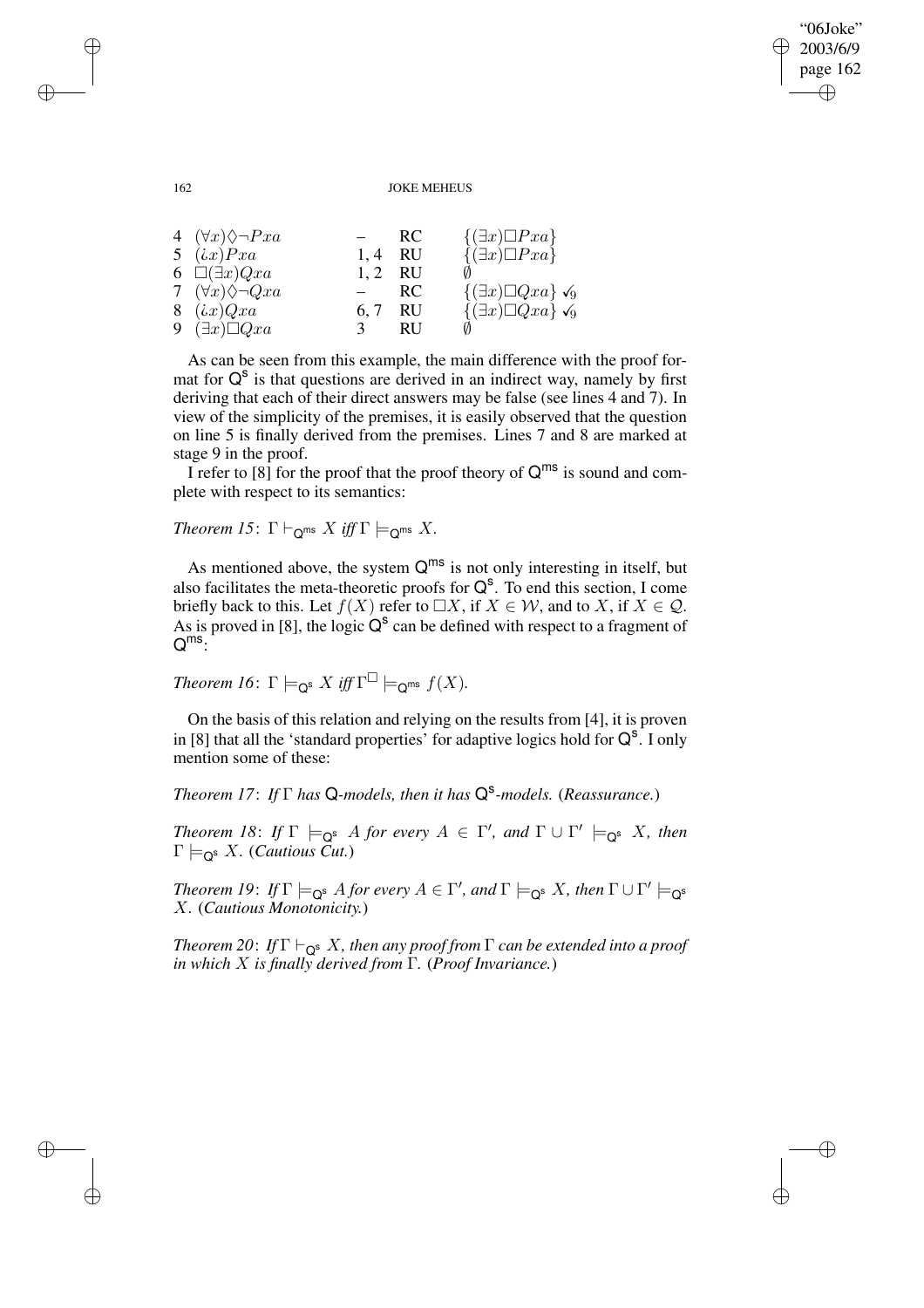### ADAPTIVE LOGICS FOR OUESTION EVOCATION 163

## 10. *In Conclusion*

✐

✐

✐

✐

The logics presented in this paper seem to open up a whole new avenue in the study of erotetic inferences. Thanks to their dynamic proof theory, it now becomes possible to explicate, in a realistic and yet formally exact way, the actual reasoning processes that lead to the derivation of new questions. However, also their semantics seems to be of great importance. The latter warrants that the dynamic proof theory is not just 'a nice trick' but an integral part of a decent logic to which it seems hard to object.

Further qualities of the logics is that both their proof theory and their semantics are very natural, and that they seem to provide a sound basis to develop alternative systems. An important problem in this respect is the design of logics that can handle the derivation of auxiliary questions from an initial question and zero or more declarative sentences. An important starting point for these logics seems to be Wisniewski's concept of erotetic implication (see especially [10]). Other open problems that immediately come to mind concern the generalization of these logics to the inconsistent case as is argued in [7], for instance, questions are often derived from inconsistent sets of premises — and the generalization to other types of questions for instance, questions that are related to explanation problems.<sup>26</sup> From a more theoretical perspective, it seems important to design a generic format for adaptive logics of questions that does neither rely on a specific format for questions nor on a specific type of them.<sup>27</sup>

> Centre for Logic and Philosophy of Science Ghent University, Belgium E-mail: Joke.Meheus@rug.ac.be

# **REFERENCES**

- [1] Diderik Batens. Dynamic dialectical logics. In Graham Priest, Richard Routley, and Jean Norman, editors, *Paraconsistent Logic. Essays on the Inconsistent*, pages 187–217. Philosophia Verlag, München, 1989.
- [2] Diderik Batens. A survey of inconsistency-adaptive logics. In Diderik Batens, Chris Mortensen, Graham Priest, and Jean Paul Van Bendegem, editors, *Frontiers of Paraconsistent Logic*, pages 49–73. Research Studies Press, Baldock, UK, 2000.

<sup>26</sup> For an interesting analysis of explanation problems in terms of erotetic logic, see [12].

 $27$  Unpublished papers in the reference section are available at the internet address http://logica.rug.ac.be/centrum/writings.

"06Joke" 2003/6/9 page 163

✐

✐

✐